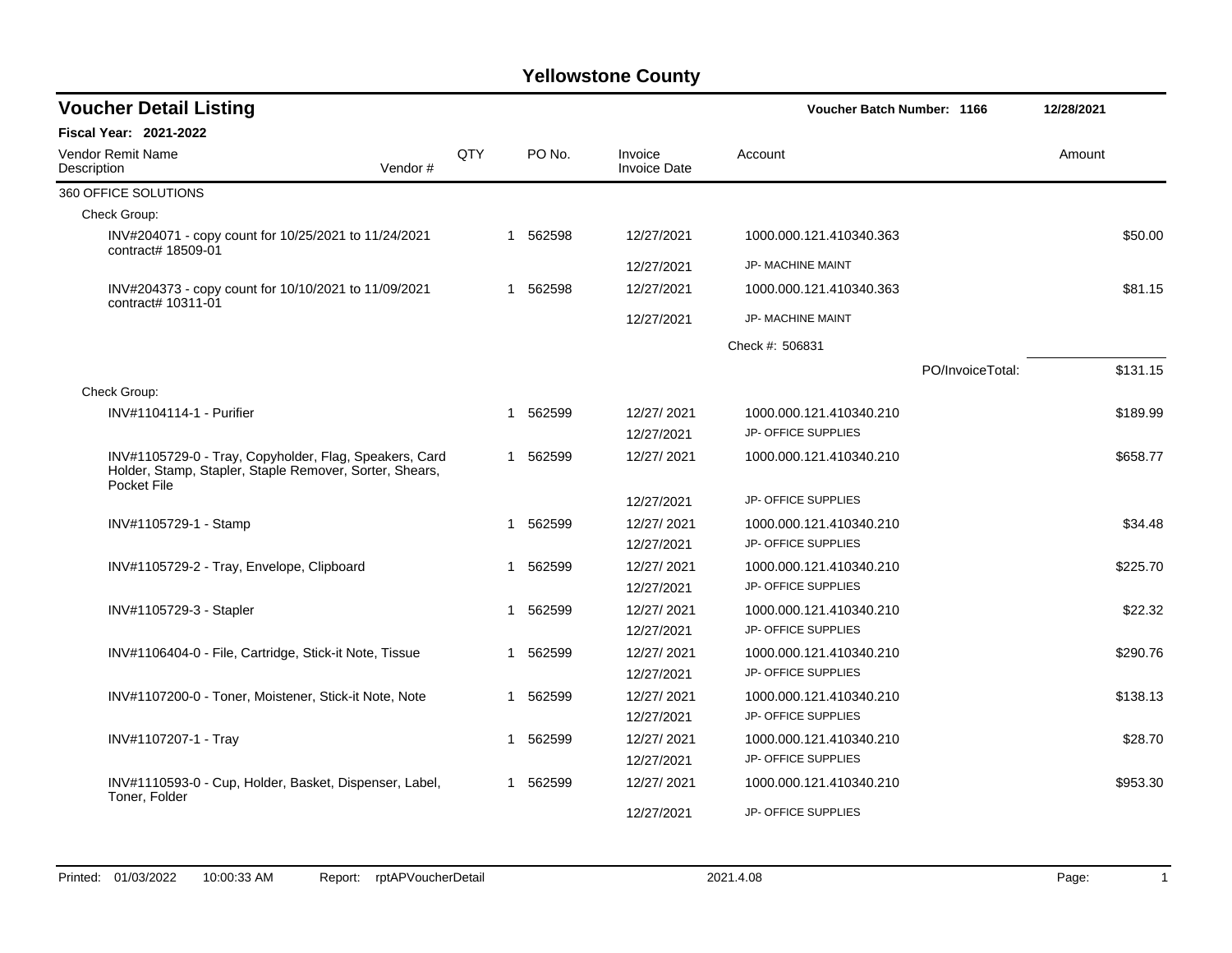|                                  |         |     |             | <b>Yellowstone County</b>      |                            |                  |            |
|----------------------------------|---------|-----|-------------|--------------------------------|----------------------------|------------------|------------|
| <b>Voucher Detail Listing</b>    |         |     |             |                                | Voucher Batch Number: 1166 |                  | 12/28/2021 |
| <b>Fiscal Year: 2021-2022</b>    |         |     |             |                                |                            |                  |            |
| Vendor Remit Name<br>Description | Vendor# | QTY | PO No.      | Invoice<br><b>Invoice Date</b> | Account                    |                  | Amount     |
| INV#1110593-1 - Basket, File     |         |     | 1 562599    | 12/27/2021                     | 1000.000.121.410340.210    |                  | \$85.77    |
|                                  |         |     |             | 12/27/2021                     | JP- OFFICE SUPPLIES        |                  |            |
| INV#1110593-2 - File             |         |     | 562599<br>1 | 12/27/2021                     | 1000.000.121.410340.210    |                  | \$66.09    |
|                                  |         |     |             | 12/27/2021                     | JP- OFFICE SUPPLIES        |                  |            |
| INV#1111998-0 - Ink, Label, Tray |         |     | 1 562599    | 12/27/2021                     | 1000.000.121.410340.210    |                  | \$247.86   |
|                                  |         |     |             | 12/27/2021                     | JP- OFFICE SUPPLIES        |                  |            |
| INV#C1105729-0 - Credit for Tray |         |     | 562599<br>1 | 12/27/2021                     | 1000.000.121.410340.210    |                  | (\$86.10)  |
|                                  |         |     |             | 12/27/2021                     | JP- OFFICE SUPPLIES        |                  |            |
| INV#C1106404-0 - Credit for File |         |     | 1 562599    | 12/27/2021                     | 1000.000.121.410340.210    |                  | (\$19.68)  |
|                                  |         |     |             | 12/27/2021                     | <b>JP- OFFICE SUPPLIES</b> |                  |            |
| INV#C1105729-2 - Credit for Tray |         |     | 1 562599    | 12/27/2021                     | 1000.000.121.410340.210    |                  | (\$28.70)  |
|                                  |         |     |             | 12/27/2021                     | JP- OFFICE SUPPLIES        |                  |            |
|                                  |         |     |             |                                | Check #: 506831            |                  |            |
|                                  |         |     |             |                                |                            | PO/InvoiceTotal: | \$2,807.39 |
| Check Group:                     |         |     |             |                                |                            |                  |            |
| A#9818 #1118321-7MM PENCIL LEAD  |         |     | 1 562600    | 12/27/2021                     | 1000.000.111.410510.210    |                  | \$2.32     |
|                                  |         |     |             | 12/27/2021                     | FINANCE- OFFICE SUPPLIES   |                  |            |
|                                  |         |     |             |                                | Check #: 506831            |                  |            |
|                                  |         |     |             |                                |                            | PO/InvoiceTotal: | \$2.32     |
| Check Group:                     |         |     |             |                                |                            |                  |            |
| #1117635-0 A#9891 Copy paper     |         |     | 562612<br>1 | 12/27/2021                     | 2399.000.235.420250.210    |                  | \$102.00   |
|                                  |         |     |             | 12/27/2021                     | YSC- OFFICE SUPPLIES       |                  |            |
| I#1117689-0 A#9891 Writing Pads  |         |     | 1 562612    | 12/27/2021                     | 2399.000.235.420250.210    |                  | \$44.96    |
|                                  |         |     |             | 12/27/2021                     | YSC- OFFICE SUPPLIES       |                  |            |
|                                  |         |     |             |                                | Check #: 506831            |                  |            |
|                                  |         |     |             |                                |                            | PO/InvoiceTotal: | \$146.96   |
|                                  |         |     |             |                                |                            | Vendor Total:    | \$3,087.82 |
| <b>ACCENT PRINT SHOP</b>         | 047797  |     |             |                                |                            |                  |            |
| Check Group:                     |         |     |             |                                |                            |                  |            |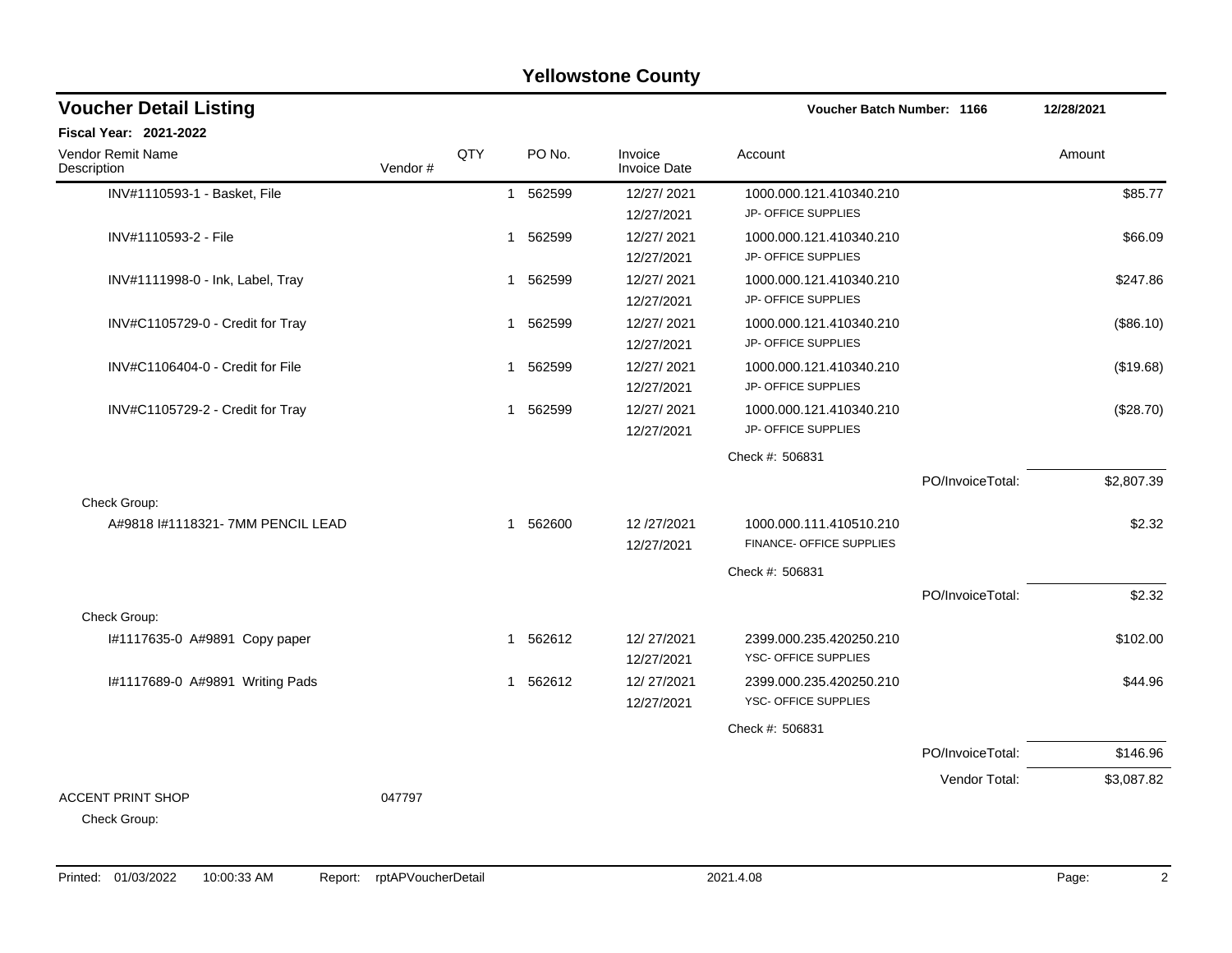| <b>Voucher Detail Listing</b>                 |                    | Voucher Batch Number: 1166 |           |                                |                         |                  |            |
|-----------------------------------------------|--------------------|----------------------------|-----------|--------------------------------|-------------------------|------------------|------------|
| Fiscal Year: 2021-2022                        |                    |                            |           |                                |                         |                  |            |
| Vendor Remit Name<br>Description              | Vendor#            | QTY                        | PO No.    | Invoice<br><b>Invoice Date</b> | Account                 |                  | Amount     |
| I#36245; Printing -Burn Permits- 2100 ea.     |                    |                            | 1 562585  | 12/23/2021                     | 1000.000.124.420600.220 |                  | \$298.00   |
|                                               |                    |                            |           | 12/23/2021                     | DES- OPERATING SUPPLIES |                  |            |
|                                               |                    |                            |           |                                | Check #: 506832         |                  |            |
|                                               |                    |                            |           |                                |                         | PO/InvoiceTotal: | \$298.00   |
|                                               |                    |                            |           |                                |                         | Vendor Total:    | \$298.00   |
| ALTERNATIVES INC                              | 001245             |                            |           |                                |                         |                  |            |
| Check Group:                                  |                    |                            |           |                                |                         |                  |            |
| Alden, Kristy; GPS; October 2021              |                    |                            | 31 562590 | 12/27/2021                     | 1000.000.121.410340.398 |                  | \$279.00   |
|                                               |                    |                            |           | 12/27/2021                     | JP- FELONY SUBSIDIES    |                  |            |
| Amundson, Jeffrey; GPS; October 2021          |                    |                            | 14 562590 | 12/27/2021                     | 1000.000.121.410340.398 |                  | \$126.00   |
|                                               |                    |                            |           | 12/27/2021                     | JP- FELONY SUBSIDIES    |                  |            |
| Andrews, Michael; GPS; October 2021           |                    |                            | 13 562590 | 12/27/2021                     | 1000.000.121.410340.398 |                  | \$117.00   |
|                                               |                    |                            |           | 12/27/2021                     | JP- FELONY SUBSIDIES    |                  |            |
| Andrews, Michael; GPS; October 2021           |                    | 3                          | 562590    | 12/27/2021                     | 1000.000.121.410340.398 |                  | \$27.00    |
|                                               |                    |                            |           | 12/27/2021                     | JP- FELONY SUBSIDIES    |                  |            |
| Bettis, Rashad; GPS; October 2021             |                    | 13                         | 562590    | 12/27/2021                     | 1000.000.121.410340.398 |                  | \$117.00   |
|                                               |                    |                            |           | 12/27/2021                     | JP- FELONY SUBSIDIES    |                  |            |
| Bradley, Bobbi; GPS; October 2021             |                    | 31                         | 562590    | 12/27/2021                     | 1000.000.121.410340.398 |                  | \$279.00   |
|                                               |                    |                            |           | 12/27/2021                     | JP- FELONY SUBSIDIES    |                  |            |
| Buckman, Adrian; GPS; October 2021            |                    | 6                          | 562590    | 12/27/2021                     | 1000.000.121.410340.398 |                  | \$54.00    |
|                                               |                    |                            |           | 12/27/2021                     | JP- FELONY SUBSIDIES    |                  |            |
| Chesmore, Mason; GPS; October 2021            |                    | 22                         | 562590    | 12/27/2021                     | 1000.000.121.410340.398 |                  | \$198.00   |
|                                               |                    |                            |           | 12/27/2021                     | JP- FELONY SUBSIDIES    |                  |            |
| Church, Tressa; GPS; October 2021             |                    | 31                         | 562590    | 12/27/2021                     | 1000.000.121.410340.398 |                  | \$279.00   |
|                                               |                    |                            |           | 12/27/2021                     | JP- FELONY SUBSIDIES    |                  |            |
| Cinclair, Robert; SCRAM; October 2021         |                    | 28                         | 562590    | 12/27/2021                     | 1000.000.121.410340.398 |                  | \$252.00   |
|                                               |                    |                            |           | 12/27/2021                     | JP- FELONY SUBSIDIES    |                  |            |
| Cumber, Anthony; SCRAM; October 2021          |                    | 19                         | 562590    | 12/27/2021                     | 1000.000.121.410340.398 |                  | \$171.00   |
|                                               |                    |                            |           | 12/27/2021                     | JP- FELONY SUBSIDIES    |                  |            |
| Dawes, Jaron; GPS; October 2021               |                    | 19                         | 562590    | 12/27/2021                     | 1000.000.121.410340.398 |                  | \$171.00   |
|                                               |                    |                            |           | 12/27/2021                     | JP- FELONY SUBSIDIES    |                  |            |
| Printed: 01/03/2022<br>10:00:33 AM<br>Report: | rptAPVoucherDetail |                            |           |                                | 2021.4.08               |                  | 3<br>Page: |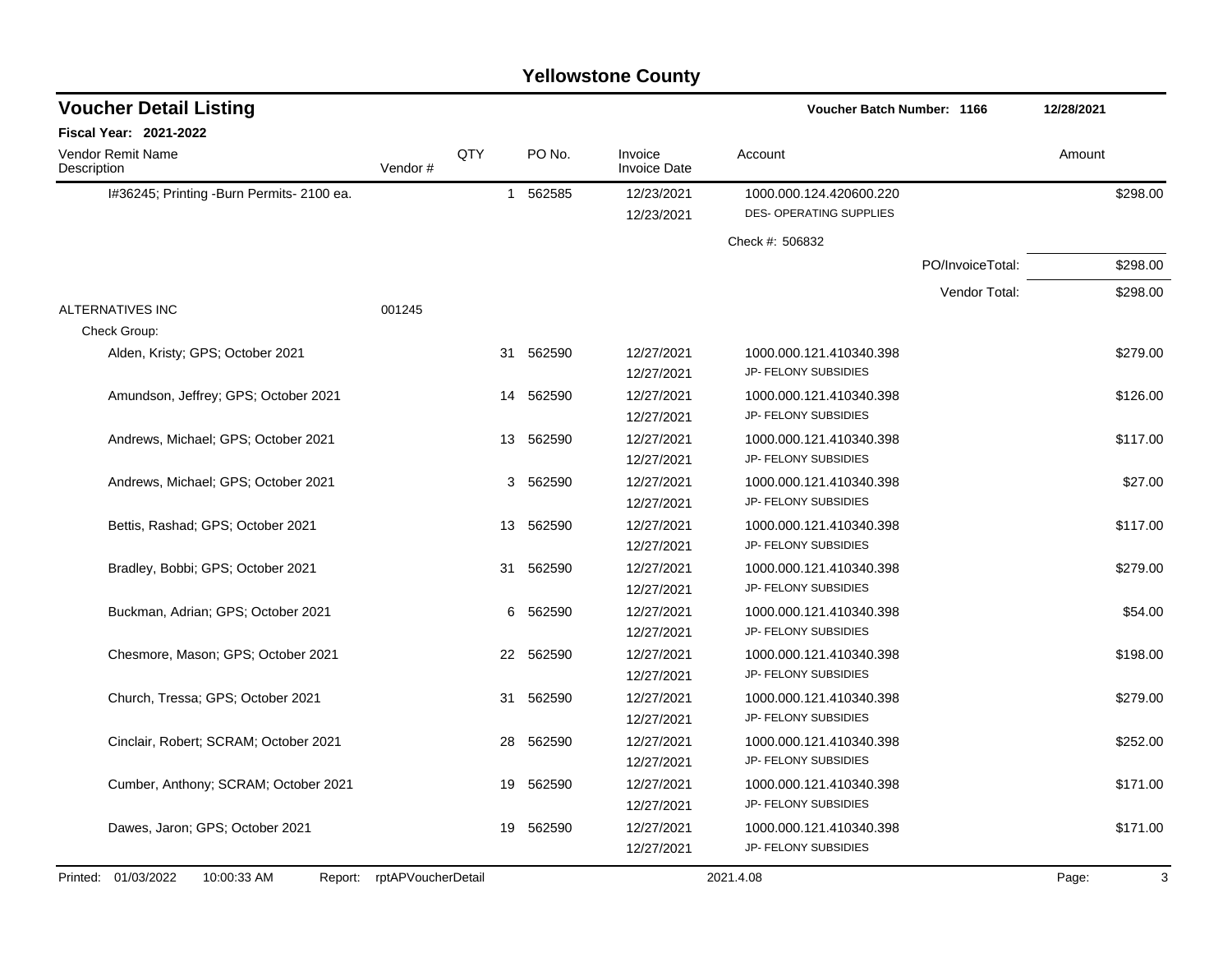| <b>Voucher Detail Listing</b>        |         |     |           |                                | Voucher Batch Number: 1166                             | 12/28/2021 |
|--------------------------------------|---------|-----|-----------|--------------------------------|--------------------------------------------------------|------------|
| Fiscal Year: 2021-2022               |         |     |           |                                |                                                        |            |
| Vendor Remit Name<br>Description     | Vendor# | QTY | PO No.    | Invoice<br><b>Invoice Date</b> | Account                                                | Amount     |
| Dawkins, Michael; GPS; October 2021  |         |     | 31 562590 | 12/27/2021<br>12/27/2021       | 1000.000.121.410340.398<br>JP- FELONY SUBSIDIES        | \$279.00   |
| Deputee, Daralyn; GPS; October 2021  |         | 24  | 562590    | 12/27/2021<br>12/27/2021       | 1000.000.121.410340.398<br>JP- FELONY SUBSIDIES        | \$216.00   |
| Espinoza, Adina; GPS; October 2021   |         |     | 24 562590 | 12/27/2021<br>12/27/2021       | 1000.000.121.410340.398<br>JP- FELONY SUBSIDIES        | \$216.00   |
| Eves, Jared; GPS; October 2021       |         |     | 8 562590  | 12/27/2021<br>12/27/2021       | 1000.000.121.410340.398<br>JP- FELONY SUBSIDIES        | \$72.00    |
| Farmer, Latasha; GPS; October 2021   |         |     | 18 562590 | 12/27/2021<br>12/27/2021       | 1000.000.121.410340.398<br>JP- FELONY SUBSIDIES        | \$162.00   |
| Ferguson, Barbara; GPS; October 2021 |         | 31  | 562590    | 12/27/2021<br>12/27/2021       | 1000.000.121.410340.398<br>JP- FELONY SUBSIDIES        | \$279.00   |
| Grayson, Brian; GPS; October 2021    |         | 31  | 562590    | 12/27/2021<br>12/27/2021       | 1000.000.121.410340.398<br>JP- FELONY SUBSIDIES        | \$279.00   |
| Guiot, Paul; GPS; October 2021       |         | 31  | 562590    | 12/27/2021<br>12/27/2021       | 1000.000.121.410340.398<br>JP- FELONY SUBSIDIES        | \$279.00   |
| Hall, Stephen; GPS; October 2021     |         | 31  | 562590    | 12/27/2021<br>12/27/2021       | 1000.000.121.410340.398<br>JP- FELONY SUBSIDIES        | \$279.00   |
| Hayes, Rodney; SCRAM; October 2021   |         | 31  | 562590    | 12/27/2021<br>12/27/2021       | 1000.000.121.410340.398<br>JP- FELONY SUBSIDIES        | \$279.00   |
| Hegel, Cody; GPS; October 2021       |         |     | 31 562590 | 12/27/2021<br>12/27/2021       | 1000.000.121.410340.398<br>JP- FELONY SUBSIDIES        | \$279.00   |
| Hernandez, Sydney; GPS; October 2021 |         |     | 1 562590  | 12/27/2021<br>12/27/2021       | 1000.000.121.410340.398<br>JP- FELONY SUBSIDIES        | \$9.00     |
| Hudson, Levi; GPS; October 2021      |         | 31  | 562590    | 12/27/2021<br>12/27/2021       | 1000.000.121.410340.398<br>JP- FELONY SUBSIDIES        | \$279.00   |
| Johnson, Arno; GPS; October 2021     |         | 31  | 562590    | 12/27/2021<br>12/27/2021       | 1000.000.121.410340.398<br>JP- FELONY SUBSIDIES        | \$279.00   |
| Johnson, Kathan; GPS; October 2021   |         | 15  | 562590    | 12/27/2021<br>12/27/2021       | 1000.000.121.410340.398<br><b>JP- FELONY SUBSIDIES</b> | \$135.00   |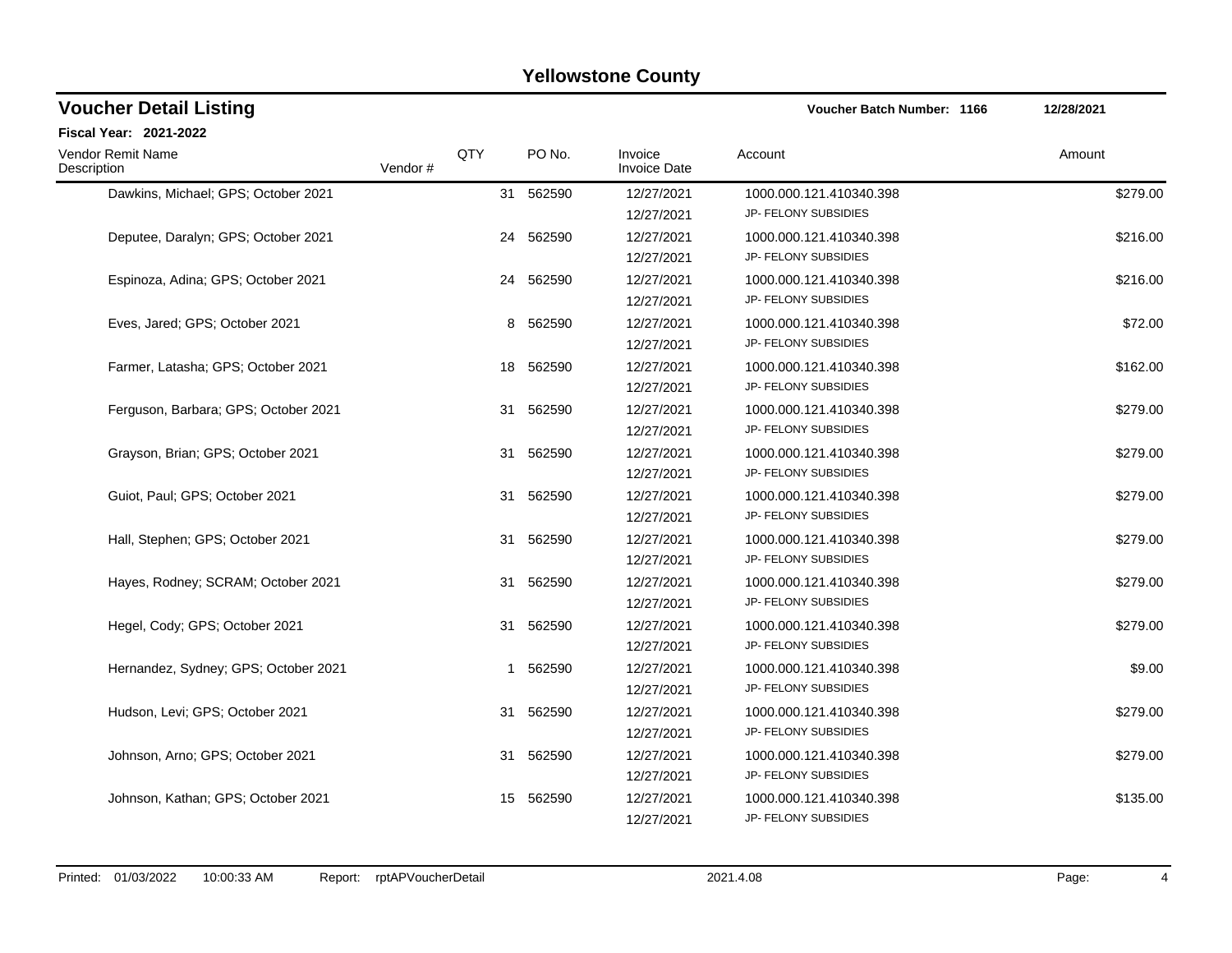| <b>Voucher Detail Listing</b>                   |         |     |           |                                | <b>Voucher Batch Number: 1166</b>                      | 12/28/2021 |
|-------------------------------------------------|---------|-----|-----------|--------------------------------|--------------------------------------------------------|------------|
| Fiscal Year: 2021-2022                          |         |     |           |                                |                                                        |            |
| <b>Vendor Remit Name</b><br>Description         | Vendor# | QTY | PO No.    | Invoice<br><b>Invoice Date</b> | Account                                                | Amount     |
| Lapp, Dustin; GPS; October 2021                 |         |     | 4 562590  | 12/27/2021<br>12/27/2021       | 1000.000.121.410340.398<br>JP- FELONY SUBSIDIES        | \$36.00    |
| Lara, Humberto; SCRAM; October 2021             |         | 31  | 562590    | 12/27/2021<br>12/27/2021       | 1000.000.121.410340.398<br>JP- FELONY SUBSIDIES        | \$279.00   |
| Laughery, Preston; GPS; October 2021            |         |     | 31 562590 | 12/27/2021<br>12/27/2021       | 1000.000.121.410340.398<br>JP- FELONY SUBSIDIES        | \$279.00   |
| Limberhand, Douglas; SCRAM; October 2021        |         | 31  | 562590    | 12/27/2021<br>12/27/2021       | 1000.000.121.410340.398<br>JP- FELONY SUBSIDIES        | \$279.00   |
| Lingelbach, Tyson; GPS; October 2021            |         |     | 4 562590  | 12/27/2021<br>12/27/2021       | 1000.000.121.410340.398<br>JP- FELONY SUBSIDIES        | \$36.00    |
| Link, Kyle; GPS; October 2021                   |         | 23  | 562590    | 12/27/2021<br>12/27/2021       | 1000.000.121.410340.398<br>JP- FELONY SUBSIDIES        | \$207.00   |
| Maguire, Jay; GPS; October 2021                 |         |     | 31 562590 | 12/27/2021<br>12/27/2021       | 1000.000.121.410340.398<br>JP- FELONY SUBSIDIES        | \$279.00   |
| Mapel, Jeffrey; GPS; October 2021               |         |     | 31 562590 | 12/27/2021<br>12/27/2021       | 1000.000.121.410340.398<br>JP- FELONY SUBSIDIES        | \$279.00   |
| Marceau, Alvina; SCRAM; October 2021            |         |     | 31 562590 | 12/27/2021<br>12/27/2021       | 1000.000.121.410340.398<br>JP- FELONY SUBSIDIES        | \$279.00   |
| Mascarena, Frank; GPS; October 2021             |         | 24  | 562590    | 12/27/2021<br>12/27/2021       | 1000.000.121.410340.398<br>JP- FELONY SUBSIDIES        | \$216.00   |
| Mcelroy, Urchel; GPS; October 2021              |         | 11  | 562590    | 12/27/2021<br>12/27/2021       | 1000.000.121.410340.398<br>JP- FELONY SUBSIDIES        | \$99.00    |
| McKeen, Christopher; GPS; October 2021          |         |     | 31 562590 | 12/27/2021<br>12/27/2021       | 1000.000.121.410340.398<br>JP- FELONY SUBSIDIES        | \$279.00   |
| Murchison, Richard; Remote Breath; October 2021 |         | 25  | 562590    | 12/27/2021<br>12/27/2021       | 1000.000.121.410340.398<br>JP- FELONY SUBSIDIES        | \$162.50   |
| New, Andrew; GPS; October 2021                  |         |     | 17 562590 | 12/27/2021<br>12/27/2021       | 1000.000.121.410340.398<br>JP- FELONY SUBSIDIES        | \$153.00   |
| Nieskens, Kendra; Remote Breath; October 2021   |         | 31  | 562590    | 12/27/2021<br>12/27/2021       | 1000.000.121.410340.398<br><b>JP- FELONY SUBSIDIES</b> | \$201.50   |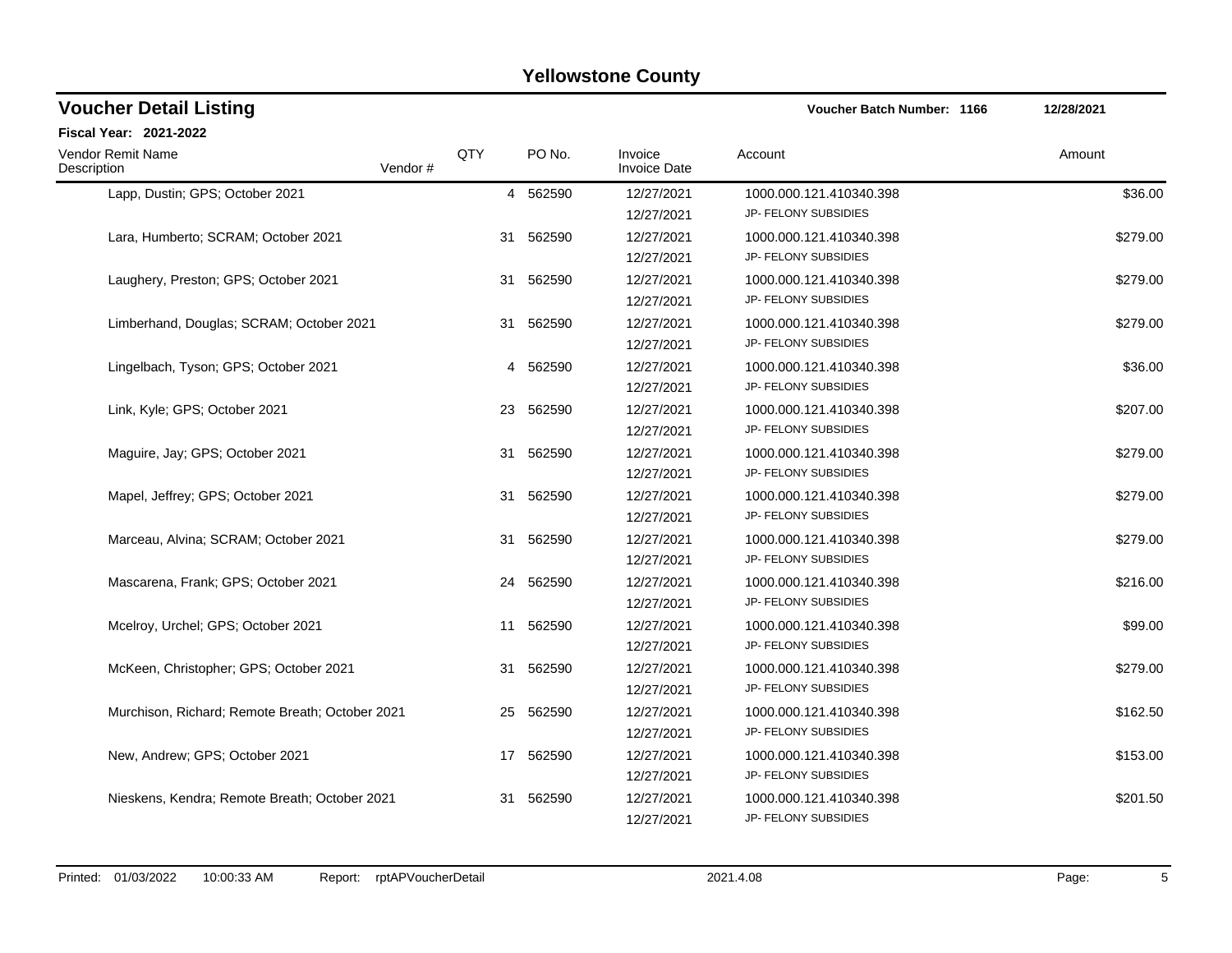| <b>Voucher Detail Listing</b>               |         |     |           |                                | <b>Voucher Batch Number: 1166</b>                      | 12/28/2021 |
|---------------------------------------------|---------|-----|-----------|--------------------------------|--------------------------------------------------------|------------|
| <b>Fiscal Year: 2021-2022</b>               |         |     |           |                                |                                                        |            |
| <b>Vendor Remit Name</b><br>Description     | Vendor# | QTY | PO No.    | Invoice<br><b>Invoice Date</b> | Account                                                | Amount     |
| Northam, Michael; GPS; October 2021         |         |     | 31 562590 | 12/27/2021<br>12/27/2021       | 1000.000.121.410340.398<br>JP- FELONY SUBSIDIES        | \$279.00   |
| Ortiz Zavala, Jennifer; GPS; October 2021   |         |     | 31 562590 | 12/27/2021<br>12/27/2021       | 1000.000.121.410340.398<br>JP- FELONY SUBSIDIES        | \$279.00   |
| Otherbull, Cameron; GPS; October 2021       |         |     | 31 562590 | 12/27/2021<br>12/27/2021       | 1000.000.121.410340.398<br>JP- FELONY SUBSIDIES        | \$279.00   |
| Perez, Francis: GPS: October 2021           |         |     | 7 562590  | 12/27/2021<br>12/27/2021       | 1000.000.121.410340.398<br>JP- FELONY SUBSIDIES        | \$63.00    |
| Perez, Richard; GPS; October 2021           |         |     | 31 562590 | 12/27/2021<br>12/27/2021       | 1000.000.121.410340.398<br>JP- FELONY SUBSIDIES        | \$279.00   |
| Poitra, Dexter: SCRAM: October 2021         |         | -1  | 562590    | 12/27/2021<br>12/27/2021       | 1000.000.121.410340.398<br>JP- FELONY SUBSIDIES        | \$9.00     |
| Ramirez, Julio; GPS; October 2021           |         |     | 5 562590  | 12/27/2021<br>12/27/2021       | 1000.000.121.410340.398<br>JP- FELONY SUBSIDIES        | \$45.00    |
| Redbird-Whiteman, Darlyn; GPS; October 2021 |         | 13  | 562590    | 12/27/2021<br>12/27/2021       | 1000.000.121.410340.398<br>JP- FELONY SUBSIDIES        | \$117.00   |
| Rehard, Gabriealla; GPS; October 2021       |         |     | 20 562590 | 12/27/2021<br>12/27/2021       | 1000.000.121.410340.398<br>JP- FELONY SUBSIDIES        | \$180.00   |
| Rykowski, Aayonna; GPS; October 2021        |         | 31  | 562590    | 12/27/2021<br>12/27/2021       | 1000.000.121.410340.398<br>JP- FELONY SUBSIDIES        | \$279.00   |
| Simon, Corey; GPS; October 2021             |         |     | 31 562590 | 12/27/2021<br>12/27/2021       | 1000.000.121.410340.398<br>JP- FELONY SUBSIDIES        | \$279.00   |
| Slater, Stevie; GPS; October 2021           |         | 18  | 562590    | 12/27/2021<br>12/27/2021       | 1000.000.121.410340.398<br>JP- FELONY SUBSIDIES        | \$162.00   |
| Smoker, Jade; GPS; October 2021             |         | 10  | 562590    | 12/27/2021<br>12/27/2021       | 1000.000.121.410340.398<br>JP- FELONY SUBSIDIES        | \$90.00    |
| Sparks, Brianna; SCRAM; October 2021        |         | 6   | 562590    | 12/27/2021<br>12/27/2021       | 1000.000.121.410340.398<br>JP- FELONY SUBSIDIES        | \$54.00    |
| Vincelette, Jacob: GPS: October 2021        |         | 21  | 562590    | 12/27/2021<br>12/27/2021       | 1000.000.121.410340.398<br><b>JP- FELONY SUBSIDIES</b> | \$189.00   |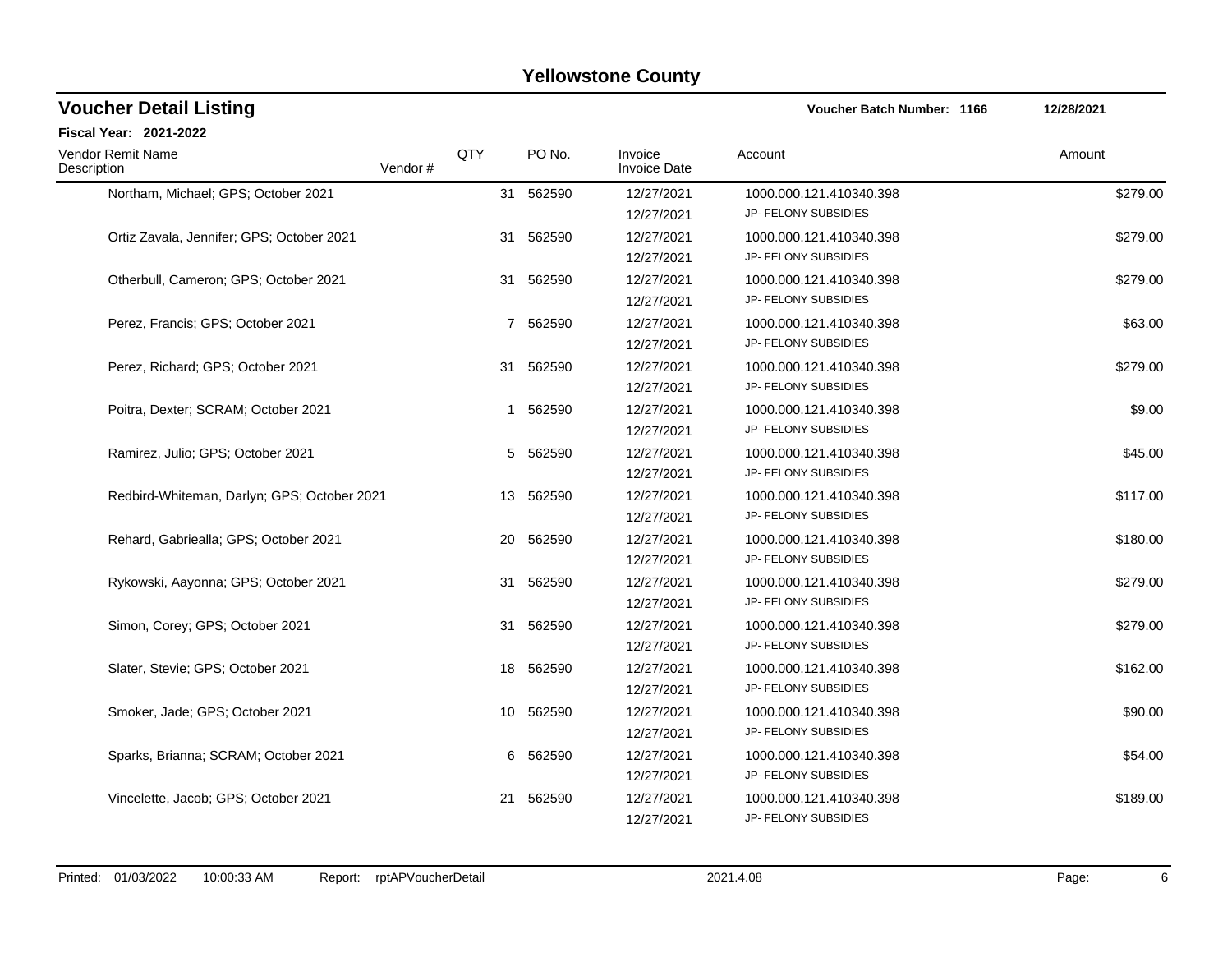| <b>Voucher Detail Listing</b>                   |                    |              |           |                                | Voucher Batch Number: 1166                                        |                  | 12/28/2021              |
|-------------------------------------------------|--------------------|--------------|-----------|--------------------------------|-------------------------------------------------------------------|------------------|-------------------------|
| Fiscal Year: 2021-2022                          |                    |              |           |                                |                                                                   |                  |                         |
| Vendor Remit Name<br>Description<br>Vendor#     | QTY                |              | PO No.    | Invoice<br><b>Invoice Date</b> | Account                                                           |                  | Amount                  |
| Voyles, Michael; GPS; October 2021              |                    |              | 22 562590 | 12/27/2021<br>12/27/2021       | 1000.000.121.410340.398<br>JP- FELONY SUBSIDIES                   |                  | \$198.00                |
| Werhonig, William; GPS; October 2021            |                    | 31           | 562590    | 12/27/2021<br>12/27/2021       | 1000.000.121.410340.398<br>JP- FELONY SUBSIDIES                   |                  | \$279.00                |
| Whiteclay-Lefrance, Taylor; SCRAM; October 2021 |                    | 31           | 562590    | 12/27/2021<br>12/27/2021       | 1000.000.121.410340.398<br>JP- FELONY SUBSIDIES                   |                  | \$279.00                |
| Wilks, Chaz; GPS; October 2021                  |                    | 14           | 562590    | 12/27/2021<br>12/27/2021       | 1000.000.121.410340.398<br>JP- FELONY SUBSIDIES                   |                  | \$126.00                |
| Williams, Dalton; GPS; October 2021             |                    | 31           | 562590    | 12/27/2021<br>12/27/2021       | 1000.000.121.410340.398<br>JP- FELONY SUBSIDIES                   |                  | \$279.00                |
| Winkler, Keith; GPS; October 2021               |                    | 31           | 562590    | 12/27/2021<br>12/27/2021       | 1000.000.121.410340.398<br>JP- FELONY SUBSIDIES                   |                  | \$279.00                |
| Wold, Heather; GPS; October 2021                |                    | 31           | 562590    | 12/27/2021<br>12/27/2021       | 1000.000.121.410340.398<br>JP- FELONY SUBSIDIES                   |                  | \$279.00                |
|                                                 |                    |              |           |                                | Check #: 506833                                                   |                  |                         |
| Check Group:                                    |                    |              |           |                                |                                                                   | PO/InvoiceTotal: | \$12,757.00             |
| <b>1ST FY22 ALCOHOL EARMARK</b>                 |                    | $\mathbf{1}$ | 562591    | 12/27/2021<br>12/27/2021       | 2800.000.413.440540.397<br>ALCOHOL REHAB- FIXED CONTRACT SERVICES |                  | \$17,931.00             |
|                                                 |                    |              |           |                                | Check #: 506833                                                   |                  |                         |
|                                                 |                    |              |           |                                |                                                                   | PO/InvoiceTotal: | \$17,931.00             |
| ANGEL LIND'S DAIRY INC                          |                    |              |           |                                |                                                                   | Vendor Total:    | \$30,688.00             |
| Check Group:                                    |                    |              |           |                                |                                                                   |                  |                         |
| I#8013052 A#YOUTHS Dairy                        |                    | $\mathbf{1}$ | 562611    | 12/27/2021<br>12/27/2021       | 2399.000.235.420250.223<br>YSC-FOOD                               |                  | \$98.86                 |
|                                                 |                    |              |           |                                | Check #: 506834                                                   |                  |                         |
|                                                 |                    |              |           |                                |                                                                   | PO/InvoiceTotal: | \$98.86                 |
| AUDITOR PETTY CASH REIMB<br>000935              |                    |              |           |                                |                                                                   | Vendor Total:    | \$98.86                 |
| Printed: 01/03/2022<br>10:00:33 AM<br>Report:   | rptAPVoucherDetail |              |           |                                | 2021.4.08                                                         |                  | $\overline{7}$<br>Page: |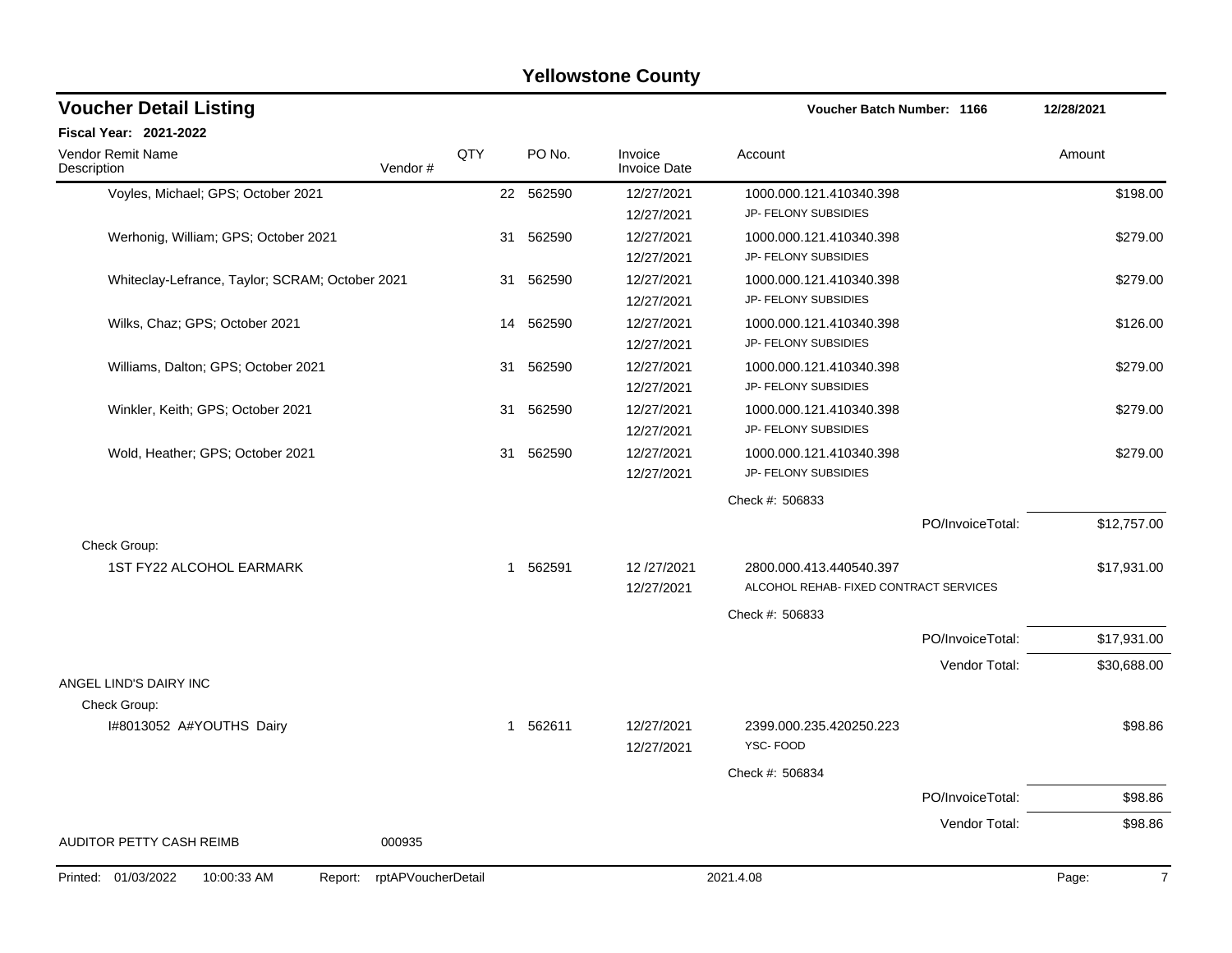| <b>Voucher Detail Listing</b>                                         |         |     |          |                                | <b>Voucher Batch Number: 1166</b>       | 12/28/2021 |
|-----------------------------------------------------------------------|---------|-----|----------|--------------------------------|-----------------------------------------|------------|
| <b>Fiscal Year: 2021-2022</b>                                         |         |     |          |                                |                                         |            |
| <b>Vendor Remit Name</b><br>Description                               | Vendor# | QTY | PO No.   | Invoice<br><b>Invoice Date</b> | Account                                 | Amount     |
| Check Group:                                                          |         |     |          |                                |                                         |            |
| I#173414 9/8/21 Bill K locktite supplies                              |         |     | 1 562616 | 12/27/2021                     | 1000.000.145.411200.360                 | \$7.99     |
|                                                                       |         |     |          | 12/27/2021                     | FACILITIES- REPAIR & MAINT SERVICE      |            |
| I#173415 9/10/21 plumbing supplies                                    |         |     | 1 562616 | 12/27/2021                     | 2399.000.235.420250.360                 | \$37.98    |
|                                                                       |         |     |          | 12/27/2021                     | YSC- REPAIRS & MAINT SERVICE            |            |
| I#173416 9/11/21 Judy R. clorox wipes                                 |         |     | 1 562616 | 12/27/2021                     | 1000.000.102.410940.210                 | \$12.48    |
|                                                                       |         |     |          | 12/27/2021                     | <b>CLERK &amp; REC- OFFICE SUPPLIES</b> |            |
| #173417 9/8,9/9, 9/15/21 Joe A. fuel & oil                            |         |     | 1 562616 | 12/27/2021                     | 1000.000.728.430901.220                 | \$47.40    |
|                                                                       |         |     |          | 12/27/2021                     | RIVERSIDE CEM- OPERATING SUPPLIES       |            |
| I# 173418 9/3/21 Joe A. tire repair                                   |         |     | 1 562616 | 12/27/2021                     | 1000.000.728.430901.220                 | \$10.00    |
|                                                                       |         |     |          | 12/27/2021                     | RIVERSIDE CEM- OPERATING SUPPLIES       |            |
| I#173419 9/22/21 Judy R. kleenex                                      |         |     | 1 562616 | 12/27/2021                     | 1000.000.102.410940.210                 | \$12.64    |
|                                                                       |         |     |          | 12/27/2021                     | <b>CLERK &amp; REC- OFFICE SUPPLIES</b> |            |
| I#173420 8/30/21 KC W. Las Vegas transp. Nat.<br><b>Homeland Conf</b> |         |     | 1 562616 | 12/27/2021                     | 1000.000.124.420600.370                 | \$20.00    |
|                                                                       |         |     |          | 12/27/2021                     | <b>DES-TRAVEL</b>                       |            |
| I#173421 10/6, 10/14/21 Joe A. mower fuel                             |         | 1   | 562616   | 12/27/2021                     | 1000.000.728.430901.220                 | \$38.29    |
|                                                                       |         |     |          | 12/27/2021                     | RIVERSIDE CEM- OPERATING SUPPLIES       |            |
| I#173422 10/29/21 Halloween candy                                     |         |     | 1 562616 | 12/27/2021                     | 1000.000.111.410510.210                 | \$10.99    |
|                                                                       |         |     |          | 12/27/2021                     | FINANCE- OFFICE SUPPLIES                |            |
| I#173423 11/2421 Patricia B parking                                   |         |     | 1 562616 | 12/27/2021                     | 1000.000.199.411800.220                 | \$8.00     |
|                                                                       |         |     |          | 12/27/2021                     | MISC- OPERATING SUPPLIES                |            |
| I#173424 10/9,11/8,12/10/21 LynnDee S. sanitizer &<br>Xmas cards      |         | 1   | 562616   | 12/27/2021                     | 1000.000.144.410800.220                 | \$23.46    |
|                                                                       |         |     |          | 12/27/2021                     | HR- OPERATING SUPPLIES                  |            |
| I#173425 12/18/21 Judy R. kleenex                                     |         |     | 1 562616 | 12/27/2021                     | 1000.000.102.410940.210                 | \$25.28    |
|                                                                       |         |     |          | 12/27/2021                     | <b>CLERK &amp; REC- OFFICE SUPPLIES</b> |            |
| 1#173426 12/2/21 Denis P. baggage San Antonio                         |         |     | 1 562616 | 12/27/2021                     | 1000.000.100.410100.371                 | \$35.00    |
|                                                                       |         |     |          | 12/27/2021                     | <b>BOCC- TRAVEL PITMAN</b>              |            |
|                                                                       |         |     |          |                                | Check #: 506835                         |            |
|                                                                       |         |     |          |                                | PO/InvoiceTotal:                        | \$289.51   |

Vendor Total: \$289.51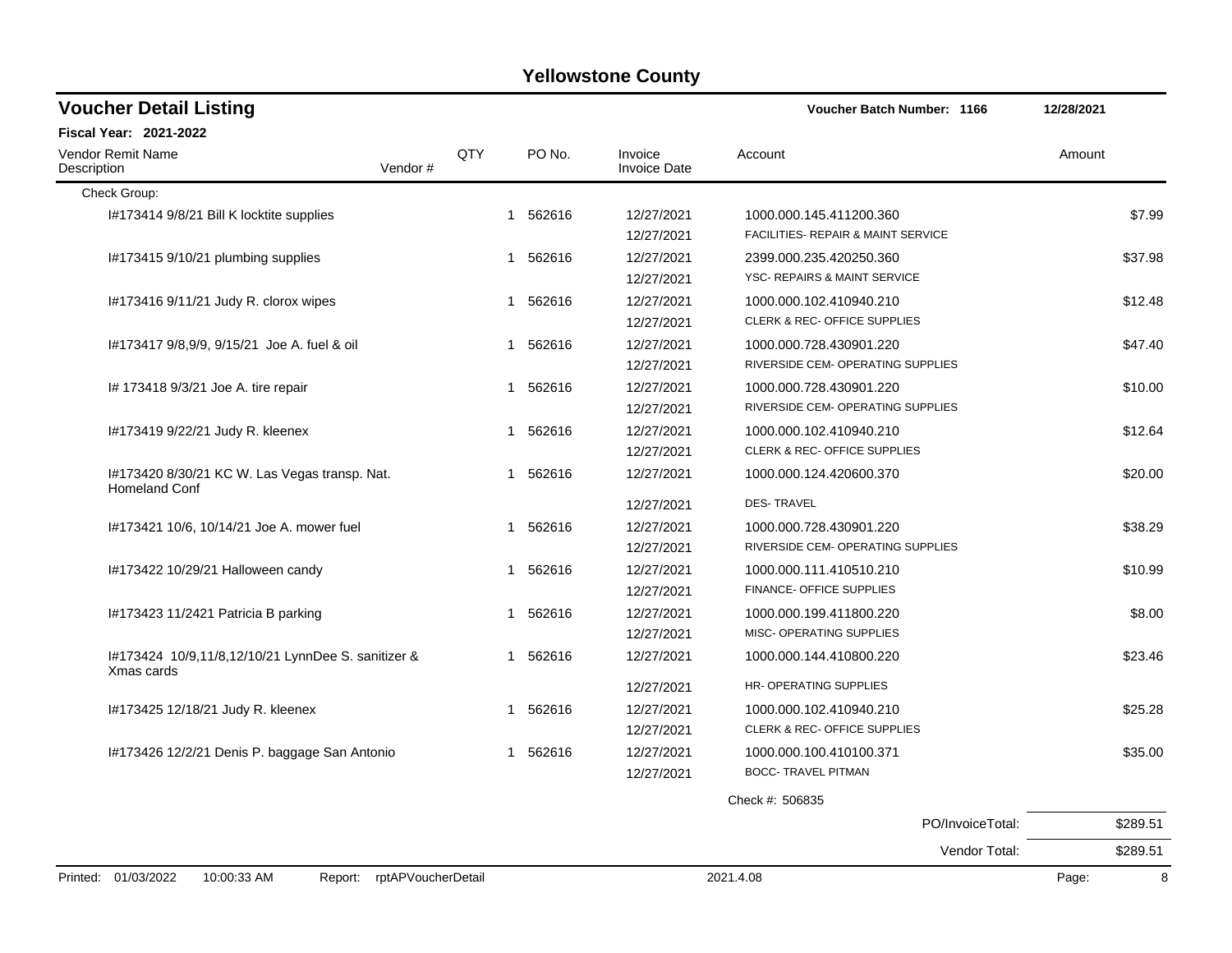| <b>Voucher Detail Listing</b>                |         |     |                        |                                | <b>Voucher Batch Number: 1166</b>                           | 12/28/2021 |
|----------------------------------------------|---------|-----|------------------------|--------------------------------|-------------------------------------------------------------|------------|
| <b>Fiscal Year: 2021-2022</b>                |         |     |                        |                                |                                                             |            |
| <b>Vendor Remit Name</b><br>Description      | Vendor# | QTY | PO No.                 | Invoice<br><b>Invoice Date</b> | Account                                                     | Amount     |
| <b>BALCO UNIFORM CO INC</b>                  | 041513  |     |                        |                                |                                                             |            |
| Check Group:                                 |         |     |                        |                                |                                                             |            |
| I#65369-1 NAMETAPE                           |         |     | 562587<br>3            | 12/23/2021                     | 2300.000.136.420200.229                                     | \$25.30    |
|                                              |         |     |                        | 12/23/2021                     | DETENTION- CLOTHING/UNIFORM STAFF                           |            |
| 1#65181-1 TAMETAP                            |         |     | 3 562587               | 12/23/2021                     | 2300.000.136.420200.229                                     | \$25.30    |
|                                              |         |     |                        | 12/23/2021                     | DETENTION- CLOTHING/UNIFORM STAFF                           |            |
| 1#64722-2 CARGO PANTS                        |         |     | 6<br>562587            | 12/23/2021                     | 2300.000.136.420200.229                                     | \$368.47   |
|                                              |         |     |                        | 12/23/2021                     | DETENTION- CLOTHING/UNIFORM STAFF                           |            |
| 1#64722-2 HEM TROUSERS                       |         |     | 562587<br>6            | 12/23/2021                     | 2300.000.136.420200.229                                     | \$36.00    |
|                                              |         |     |                        | 12/23/2021                     | DETENTION- CLOTHING/UNIFORM STAFF                           |            |
|                                              |         |     |                        |                                | Check #: 506836                                             |            |
|                                              |         |     |                        |                                | PO/InvoiceTotal:                                            | \$455.07   |
|                                              |         |     |                        |                                | Vendor Total:                                               | \$455.07   |
| BIG SKY ECONOMIC DEVELOPMENT AUTHORITY       | 032605  |     |                        |                                |                                                             |            |
| Check Group:                                 |         |     |                        |                                |                                                             |            |
| BLM #L19AC00062 / 4/1-12/2021                |         |     | 562594<br>$\mathbf{1}$ | 12/27/2021                     | 2957.000.125.420661.398                                     | \$2,405.00 |
|                                              |         |     |                        | 12/27/2021                     | BLM COMM ASSIST L19AS00020- VAR CONTRACT<br><b>SERVICES</b> |            |
|                                              |         |     |                        |                                | Check #: 506837                                             |            |
|                                              |         |     |                        |                                | PO/InvoiceTotal:                                            | \$2,405.00 |
|                                              |         |     |                        |                                | Vendor Total:                                               | \$2,405.00 |
| <b>BJORNDAL, MARY KAY</b>                    |         |     |                        |                                |                                                             |            |
| Check Group:                                 |         |     |                        |                                |                                                             |            |
| VA BURIAL BENEFIT LEONARD W. BARNARD 12/3/21 |         |     | 1 562583               | 12/23/2021                     | 1000.000.199.450200.396                                     | \$250.00   |
|                                              |         |     |                        | 12/23/2021                     | MISC- FUNERAL EXPENSE/BURIALS                               |            |
|                                              |         |     |                        |                                | Check #: 506838                                             |            |
|                                              |         |     |                        |                                | PO/InvoiceTotal:                                            | \$250.00   |
|                                              |         |     |                        |                                | Vendor Total:                                               | \$250.00   |
| BOB BARKER COMPANY, INC                      | 001977  |     |                        |                                |                                                             |            |
| Check Group:                                 |         |     |                        |                                |                                                             |            |
|                                              |         |     |                        |                                |                                                             |            |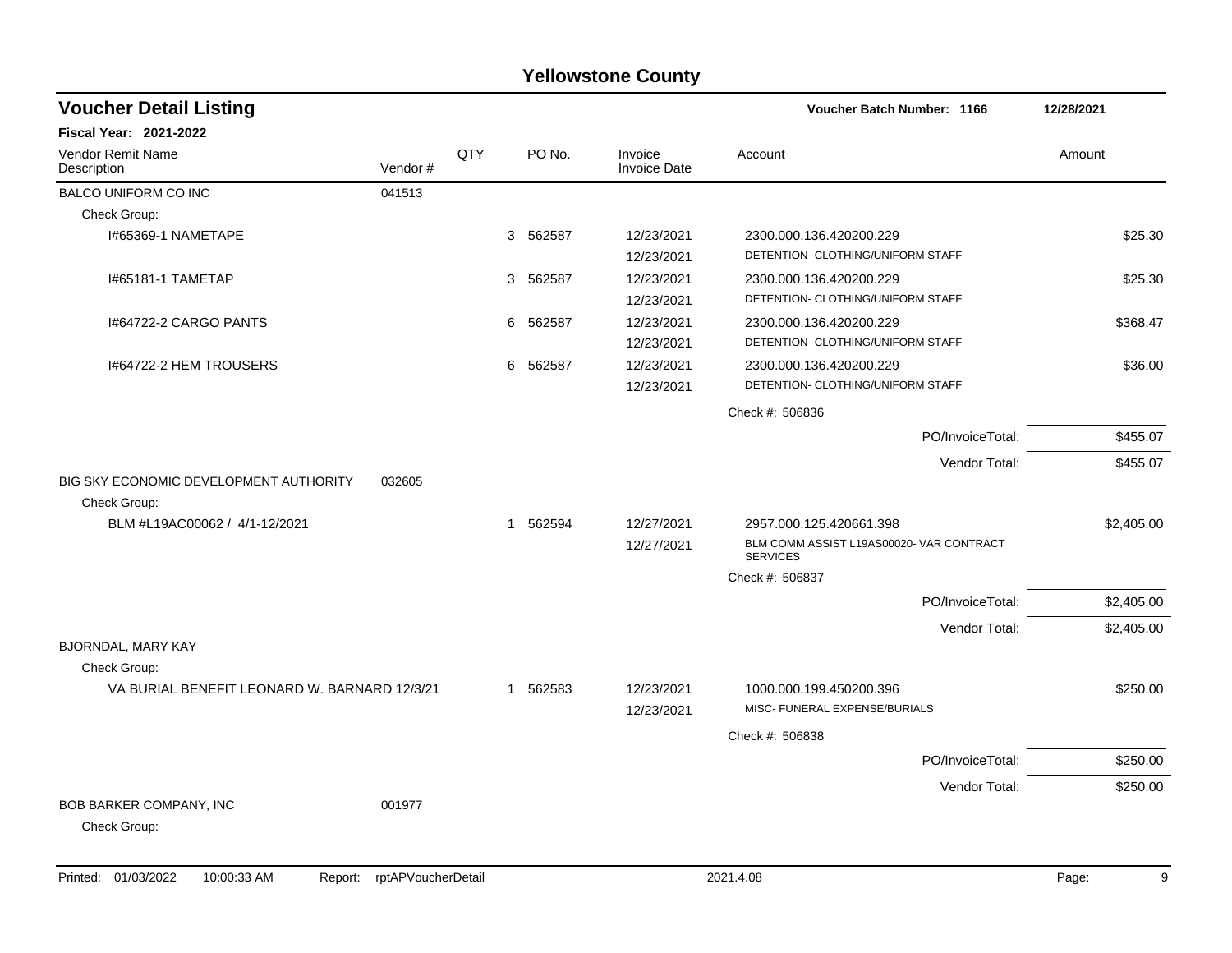| <b>Voucher Detail Listing</b>    |         |     |           |                                | <b>Voucher Batch Number: 1166</b>                                    | 12/28/2021 |
|----------------------------------|---------|-----|-----------|--------------------------------|----------------------------------------------------------------------|------------|
| Fiscal Year: 2021-2022           |         |     |           |                                |                                                                      |            |
| Vendor Remit Name<br>Description | Vendor# | QTY | PO No.    | Invoice<br><b>Invoice Date</b> | Account                                                              | Amount     |
| I#1706450 SHIRT SZ 6XL           |         |     | 48 562586 | 12/23/2021<br>12/23/2021       | 2300.000.136.420200.226<br>DETENTION- CLOTHING & UNIFORMS            | \$300.48   |
| 1#1706450 ORGANGE SHIRT SZ L     |         |     | 24 562586 | 12/23/2021<br>12/23/2021       | 2300.000.136.420200.226<br>DETENTION- CLOTHING & UNIFORMS            | \$143.28   |
| 1#1706450 ORGANGE SHIRT SZ 3XL   |         |     | 12 562586 | 12/23/2021<br>12/23/2021       | 2300.000.136.420200.226<br><b>DETENTION- CLOTHING &amp; UNIFORMS</b> | \$71.64    |
| 1#1706450 ORGANGE SHIRT SZ 6XL   |         |     | 1 562586  | 12/23/2021<br>12/23/2021       | 2300.000.136.420200.226<br>DETENTION- CLOTHING & UNIFORMS            | \$37.56    |
| #1706450 PANTY SZ 12             |         |     | 3 562586  | 12/23/2021<br>12/23/2021       | 2300.000.136.420200.226<br>DETENTION- CLOTHING & UNIFORMS            | \$27.00    |
| #1706450 SHIRT SZ 3XL            |         | 36  | 562586    | 12/23/2021<br>12/23/2021       | 2300.000.136.420200.226<br>DETENTION- CLOTHING & UNIFORMS            | \$224.64   |
| #1706450 SHIRT SZ 4XL            |         |     | 48 562586 | 12/23/2021<br>12/23/2021       | 2300.000.136.420200.226<br><b>DETENTION- CLOTHING &amp; UNIFORMS</b> | \$299.52   |
| #1706450 SHIRT SZ 8XL            |         | 16  | 562586    | 12/23/2021<br>12/23/2021       | 2300.000.136.420200.226<br>DETENTION- CLOTHING & UNIFORMS            | \$123.84   |
| 1#1706450 SHIRT SZ 3XL           |         |     | 39 562586 | 12/23/2021<br>12/23/2021       | 2300.000.136.420200.226<br>DETENTION- CLOTHING & UNIFORMS            | \$232.83   |
| 1#1706450 SHIRT SZ 6XL           |         | 4   | 562586    | 12/23/2021<br>12/23/2021       | 2300.000.136.420200.226<br>DETENTION- CLOTHING & UNIFORMS            | \$165.12   |
| 1#1706450 SHIRT SZ M             |         | 96  | 562586    | 12/23/2021<br>12/23/2021       | 2300.000.136.420200.226<br>DETENTION- CLOTHING & UNIFORMS            | \$573.12   |
| 1#1706450 SHIRT SZ L             |         | 48  | 562586    | 12/23/2021<br>12/23/2021       | 2300.000.136.420200.226<br><b>DETENTION- CLOTHING &amp; UNIFORMS</b> | \$286.56   |
| 1#1706450 SHIRT SZ XL            |         | 48  | 562586    | 12/23/2021<br>12/23/2021       | 2300.000.136.420200.226<br>DETENTION- CLOTHING & UNIFORMS            | \$286.56   |
| 1#1706450 SHIRT SZ 2XL           |         | 48  | 562586    | 12/23/2021<br>12/23/2021       | 2300.000.136.420200.226<br>DETENTION- CLOTHING & UNIFORMS            | \$286.56   |
| #1706450 SHIRT SZ 3XL            |         | 48  | 562586    | 12/23/2021<br>12/23/2021       | 2300.000.136.420200.226<br>DETENTION- CLOTHING & UNIFORMS            | \$300.48   |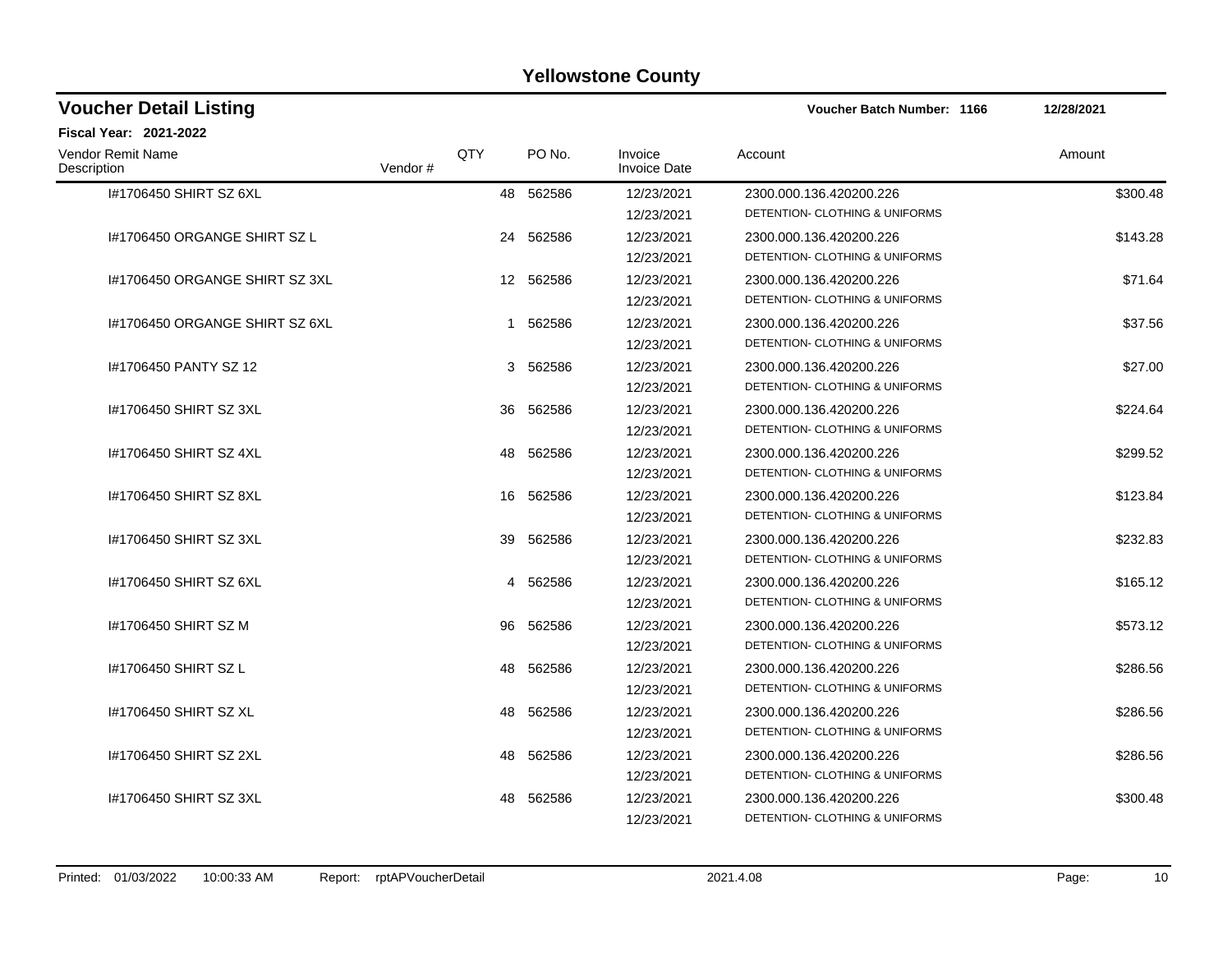| <b>Voucher Detail Listing</b>                              |         |     |              |           |                                | Voucher Batch Number: 1166                               |                  | 12/28/2021 |
|------------------------------------------------------------|---------|-----|--------------|-----------|--------------------------------|----------------------------------------------------------|------------------|------------|
| Fiscal Year: 2021-2022                                     |         |     |              |           |                                |                                                          |                  |            |
| Vendor Remit Name<br>Description                           | Vendor# | QTY |              | PO No.    | Invoice<br><b>Invoice Date</b> | Account                                                  |                  | Amount     |
| I#1706450 SHIRT SZ 4XL                                     |         |     | 48           | 562586    | 12/23/2021                     | 2300.000.136.420200.226                                  |                  | \$300.48   |
|                                                            |         |     |              |           | 12/23/2021                     | DETENTION- CLOTHING & UNIFORMS                           |                  |            |
|                                                            |         |     |              |           |                                | Check #: 506839                                          |                  |            |
|                                                            |         |     |              |           |                                |                                                          | PO/InvoiceTotal: | \$3,659.67 |
|                                                            |         |     |              |           |                                |                                                          | Vendor Total:    | \$3,659.67 |
| BOYD, NADINE                                               | 040536  |     |              |           |                                |                                                          |                  |            |
| Check Group:                                               |         |     |              |           |                                |                                                          |                  |            |
| 12/21/2021; Staff Meeting; Clerks and Judges - Albertsons  |         |     |              | 1 562588  | 12/27/2021                     | 1000.000.121.410340.380<br><b>JP-TRAINING</b>            |                  | \$25.98    |
|                                                            |         |     |              |           | 12/27/2021                     |                                                          |                  |            |
|                                                            |         |     |              |           |                                | Check #: 506840                                          |                  |            |
|                                                            |         |     |              |           |                                |                                                          | PO/InvoiceTotal: | \$25.98    |
|                                                            |         |     |              |           |                                |                                                          | Vendor Total:    | \$25.98    |
| CASCADE COUNTY SHERIFF/CORONER                             | 044556  |     |              |           |                                |                                                          |                  |            |
| Check Group:                                               |         |     |              |           |                                |                                                          |                  |            |
| I#NOV21YLWSTONE INMATE HOUSEING RATHIE,C<br>10/22-11/12/21 |         |     |              | 22 562589 | 12/27/2021                     | 2300.000.000.342012.000                                  |                  | \$2,090.00 |
|                                                            |         |     |              |           | 12/27/2021                     | PRISONER BOARDING FEES                                   |                  |            |
|                                                            |         |     |              |           |                                | Check #: 506841                                          |                  |            |
|                                                            |         |     |              |           |                                |                                                          | PO/InvoiceTotal: | \$2,090.00 |
|                                                            |         |     |              |           |                                |                                                          | Vendor Total:    | \$2,090.00 |
| DIATTA, DIANN                                              |         |     |              |           |                                |                                                          |                  |            |
| Check Group:                                               |         |     |              |           |                                |                                                          |                  |            |
| VA BURIAL BENEFIT MICHAEL F. HOFFMAN 9/4/21                |         |     | $\mathbf{1}$ | 562607    | 12/27/2021                     | 1000.000.199.450200.396<br>MISC- FUNERAL EXPENSE/BURIALS |                  | \$250.00   |
|                                                            |         |     |              |           | 12/27/2021                     |                                                          |                  |            |
|                                                            |         |     |              |           |                                | Check #: 506842                                          |                  |            |
|                                                            |         |     |              |           |                                |                                                          | PO/InvoiceTotal: | \$250.00   |
|                                                            |         |     |              |           |                                |                                                          | Vendor Total:    | \$250.00   |
| <b>ECONOPRINT</b>                                          |         |     |              |           |                                |                                                          |                  |            |
| Check Group:                                               |         |     |              |           |                                |                                                          |                  |            |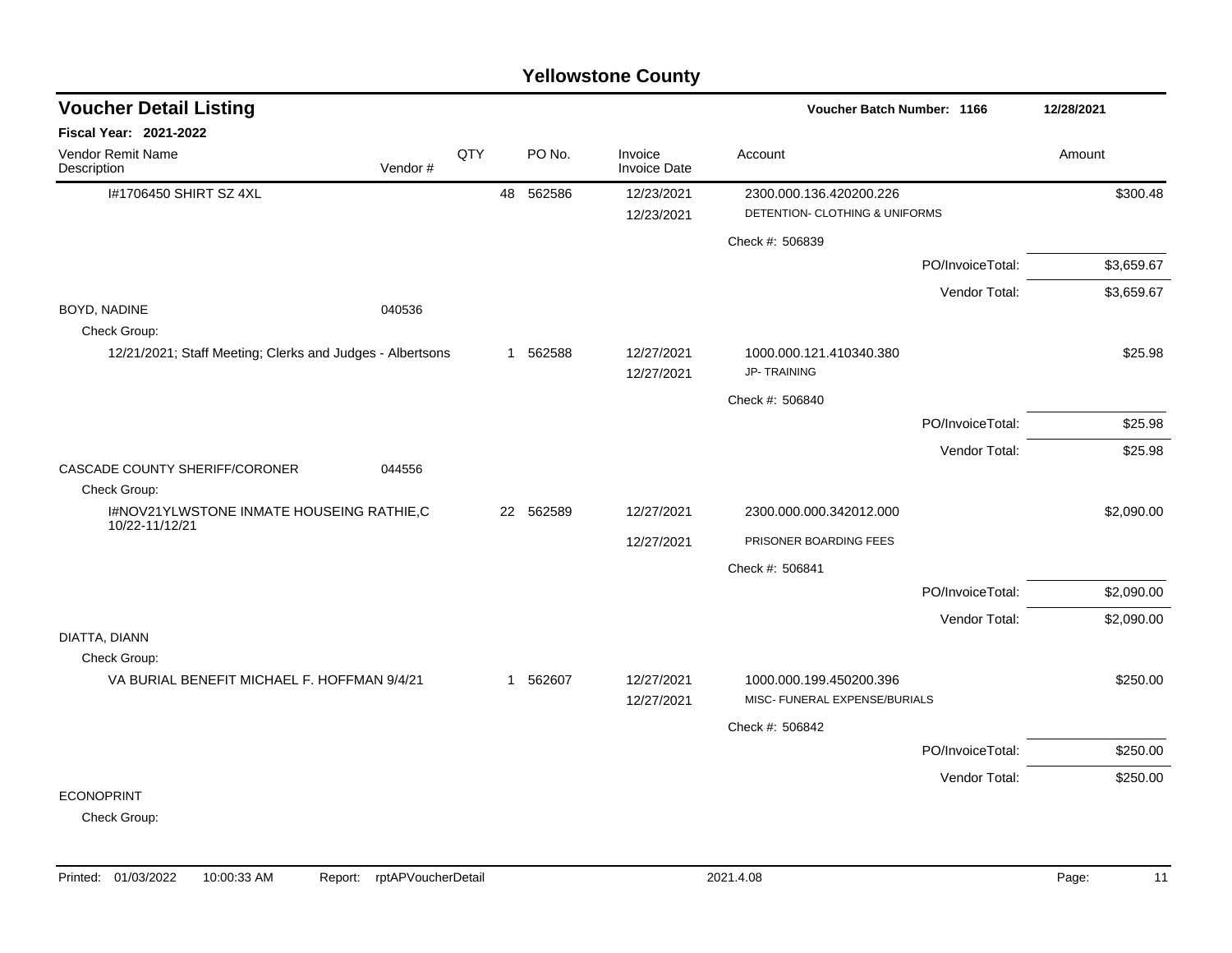| <b>Voucher Detail Listing</b>                         |                    |     |           |                                | <b>Voucher Batch Number: 1166</b>               |                  | 12/28/2021  |  |
|-------------------------------------------------------|--------------------|-----|-----------|--------------------------------|-------------------------------------------------|------------------|-------------|--|
| Fiscal Year: 2021-2022                                |                    |     |           |                                |                                                 |                  |             |  |
| <b>Vendor Remit Name</b><br>Description               | Vendor#            | QTY | PO No.    | Invoice<br><b>Invoice Date</b> | Account                                         |                  | Amount      |  |
| I#312132 Letterhead/Logo Envelopes                    |                    |     | 1 562613  | 12/27/2021                     | 2399.000.235.420250.210                         |                  | \$450.04    |  |
|                                                       |                    |     |           | 12/27/2021                     | YSC- OFFICE SUPPLIES                            |                  |             |  |
|                                                       |                    |     |           |                                | Check #: 506843                                 |                  |             |  |
|                                                       |                    |     |           |                                |                                                 | PO/InvoiceTotal: | \$450.04    |  |
|                                                       |                    |     |           |                                |                                                 | Vendor Total:    | \$450.04    |  |
| <b>FRIEDEL LLC</b>                                    |                    |     |           |                                |                                                 |                  |             |  |
| Check Group:                                          |                    |     |           |                                |                                                 |                  |             |  |
| Harasymczuk, Kristopher; INV 30323; GPS; October 2021 |                    |     | 4 562602  | 12/27/2021                     | 1000.000.121.410340.398                         |                  | \$36.00     |  |
|                                                       |                    |     |           | 12/27/2021                     | JP- FELONY SUBSIDIES                            |                  |             |  |
| Lujan, Edward; INV 30306; GPS; October 2021           |                    |     | 7 562602  | 12/27/2021                     | 1000.000.121.410340.398                         |                  | \$63.00     |  |
|                                                       |                    |     |           | 12/27/2021                     | JP- FELONY SUBSIDIES                            |                  |             |  |
| Crawford, Vaughn; INV 29973; GPS; October 2021        |                    |     | 18 562602 | 12/27/2021                     | 1000.000.121.410340.398                         |                  | \$162.00    |  |
|                                                       |                    |     |           | 12/27/2021                     | JP- FELONY SUBSIDIES                            |                  |             |  |
| Willett, Ryan; INV 29972; GPS; October 2021           |                    | 14  | 562602    | 12/27/2021                     | 1000.000.121.410340.398                         |                  | \$126.00    |  |
|                                                       |                    |     |           | 12/27/2021                     | JP- FELONY SUBSIDIES                            |                  |             |  |
| Rowe, Destinee; INV 29970; GPS; October 2021          |                    | 15  | 562602    | 12/27/2021                     | 1000.000.121.410340.398                         |                  | \$135.00    |  |
|                                                       |                    |     |           | 12/27/2021                     | JP- FELONY SUBSIDIES                            |                  |             |  |
| Aisenbrey, Austin; INV 29960; GPS; October 2021       |                    | 25  | 562602    | 12/27/2021                     | 1000.000.121.410340.398                         |                  | \$225.00    |  |
|                                                       |                    |     |           | 12/27/2021                     | JP- FELONY SUBSIDIES                            |                  |             |  |
| Bosick, Isaiah; INV 29657; GPS; October 2021          |                    | 31  | 562602    | 12/27/2021                     | 1000.000.121.410340.398                         |                  | \$279.00    |  |
|                                                       |                    |     |           | 12/27/2021                     | JP- FELONY SUBSIDIES                            |                  |             |  |
| Cosgrove, Paddy; INV 29663; GPS; October 2021         |                    | 31  | 562602    | 12/27/2021                     | 1000.000.121.410340.398                         |                  | \$279.00    |  |
|                                                       |                    |     |           | 12/27/2021                     | JP- FELONY SUBSIDIES                            |                  |             |  |
| Cox, Travis; INV 30307; GPS; October 2021             |                    | 5   | 562602    | 12/27/2021                     | 1000.000.121.410340.398<br>JP- FELONY SUBSIDIES |                  | \$45.00     |  |
|                                                       |                    |     |           | 12/27/2021                     |                                                 |                  |             |  |
| Dupree, Raymond; INV 29666; GPS; October 2021         |                    | 31  | 562602    | 12/27/2021<br>12/27/2021       | 1000.000.121.410340.398<br>JP- FELONY SUBSIDIES |                  | \$279.00    |  |
|                                                       |                    |     |           |                                |                                                 |                  |             |  |
| Flippin, Lebron; INV 29687; GPS; October 2021         |                    | 14  | 562602    | 12/27/2021<br>12/27/2021       | 1000.000.121.410340.398<br>JP- FELONY SUBSIDIES |                  | \$126.00    |  |
| Gustafson, Madelynn; INV 29701; GPS; October 2021     |                    |     | 31 562602 | 12/27/2021                     | 1000.000.121.410340.398                         |                  | \$279.00    |  |
|                                                       |                    |     |           | 12/27/2021                     | JP- FELONY SUBSIDIES                            |                  |             |  |
|                                                       |                    |     |           |                                |                                                 |                  |             |  |
| Printed: 01/03/2022<br>10:00:33 AM<br>Report:         | rptAPVoucherDetail |     |           |                                | 2021.4.08                                       |                  | Page:<br>12 |  |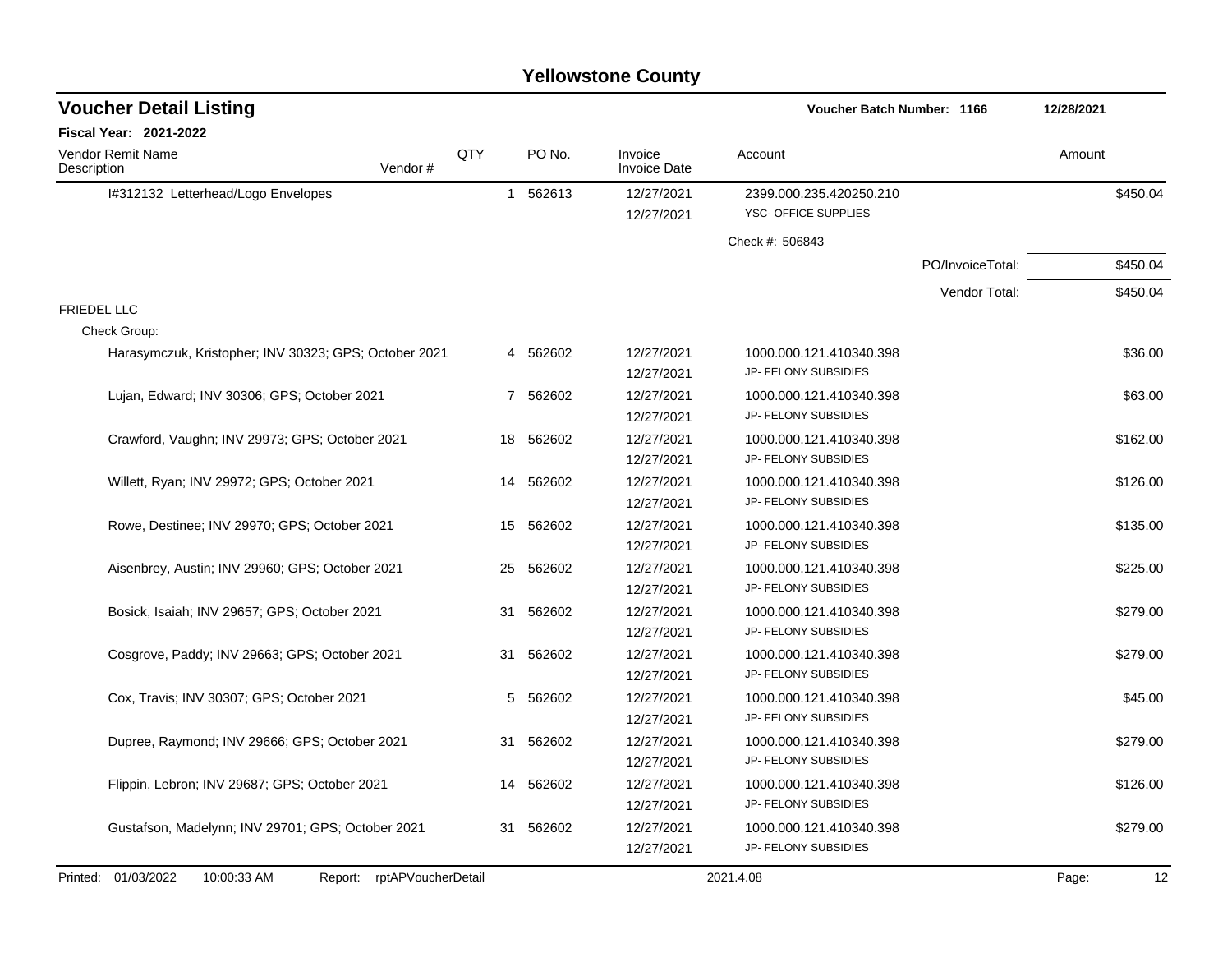| <b>Voucher Detail Listing</b>                         |                    |    |           |                                | Voucher Batch Number: 1166                                   |                  | 12/28/2021 |            |
|-------------------------------------------------------|--------------------|----|-----------|--------------------------------|--------------------------------------------------------------|------------------|------------|------------|
| Fiscal Year: 2021-2022                                |                    |    |           |                                |                                                              |                  |            |            |
| Vendor Remit Name<br>Description                      | QTY<br>Vendor#     |    | PO No.    | Invoice<br><b>Invoice Date</b> | Account                                                      |                  | Amount     |            |
| Hampton, Winda; INV 29871; GPS; October 2021          |                    |    | 31 562602 | 12/27/2021<br>12/27/2021       | 1000.000.121.410340.398<br>JP- FELONY SUBSIDIES              |                  |            | \$279.00   |
| Hartley, Brittany; INV 29639; GPS; October 2021       |                    | 31 | 562602    | 12/27/2021<br>12/27/2021       | 1000.000.121.410340.398<br>JP- FELONY SUBSIDIES              |                  |            | \$279.00   |
| Jefferson, Gary; INV 29869; GPS; October 2021         |                    | 27 | 562602    | 12/27/2021<br>12/27/2021       | 1000.000.121.410340.398<br>JP- FELONY SUBSIDIES              |                  |            | \$243.00   |
| Old Crow, Wade; INV 29644; GPS; October 2021          |                    | 31 | 562602    | 12/27/2021<br>12/27/2021       | 1000.000.121.410340.398<br>JP- FELONY SUBSIDIES              |                  |            | \$279.00   |
| Pearson, Christopher; INV 29654; GPS; October 2021    |                    | 31 | 562602    | 12/27/2021<br>12/27/2021       | 1000.000.121.410340.398<br>JP- FELONY SUBSIDIES              |                  |            | \$279.00   |
| Roberts, Bobby; INV 29974; GPS; October 2021          |                    | 18 | 562602    | 12/27/2021<br>12/27/2021       | 1000.000.121.410340.398<br>JP- FELONY SUBSIDIES              |                  |            | \$162.00   |
| Spotted, Dalerion; INV 29591; Soberlink; October 2021 |                    | 31 | 562602    | 12/27/2021<br>12/27/2021       | 1000.000.121.410340.398<br>JP- FELONY SUBSIDIES              |                  |            | \$279.00   |
| White, Robert; INV 29731; GPS; October 2021           |                    | 4  | 562602    | 12/27/2021<br>12/27/2021       | 1000.000.121.410340.398<br>JP- FELONY SUBSIDIES              |                  |            | \$36.00    |
|                                                       |                    |    |           |                                | Check #: 506844                                              |                  |            |            |
|                                                       |                    |    |           |                                |                                                              | PO/InvoiceTotal: |            | \$3,870.00 |
| <b>GALLS LLC</b><br>033426                            |                    |    |           |                                |                                                              | Vendor Total:    |            | \$3,870.00 |
| Check Group:<br>1#019899938 PRO AUDIO TUBE            |                    | 10 | 562584    | 12/23/2021<br>12/23/2021       | 2300.000.136.420200.229<br>DETENTION- CLOTHING/UNIFORM STAFF |                  |            | \$284.40   |
|                                                       |                    |    |           |                                | Check #: 506845                                              |                  |            |            |
|                                                       |                    |    |           |                                |                                                              | PO/InvoiceTotal: |            | \$284.40   |
|                                                       |                    |    |           |                                |                                                              | Vendor Total:    |            | \$284.40   |
| <b>GUARDIAN TAX MT LLC</b><br>Check Group:            |                    |    |           |                                |                                                              |                  |            |            |
| A03523 Redemption (363)                               |                    | 1  | 562617    | 12/27/2021<br>12/27/2021       | 7150.000.000.021250.000<br>REDEMPTION DUE TO OTHERS          |                  |            | \$1,859.46 |
| Printed: 01/03/2022<br>10:00:33 AM<br>Report:         | rptAPVoucherDetail |    |           |                                | 2021.4.08                                                    |                  | Page:      | 13         |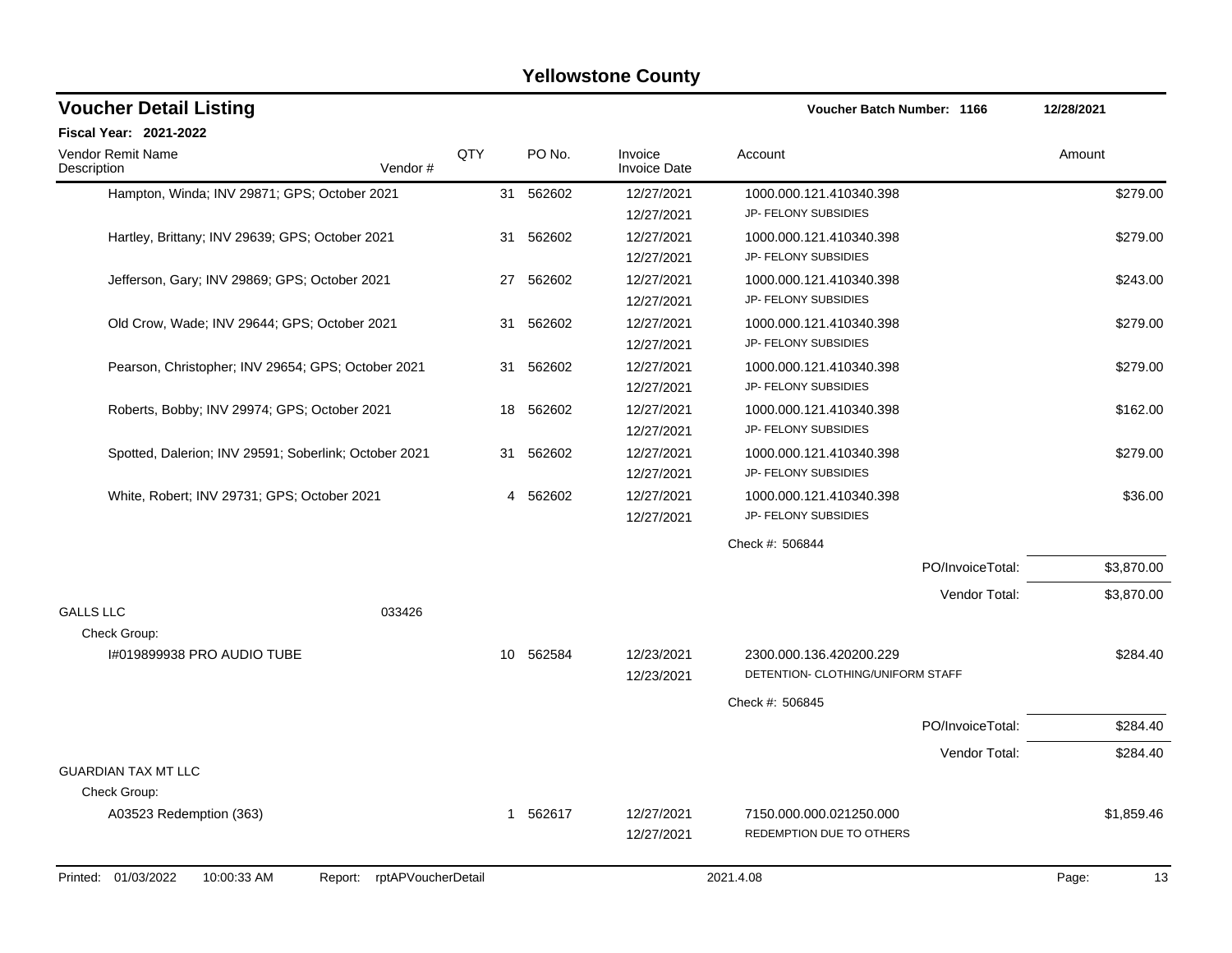|                                                                     |         |     |              |          | <b>Yellowstone County</b>      |                                     |             |
|---------------------------------------------------------------------|---------|-----|--------------|----------|--------------------------------|-------------------------------------|-------------|
| <b>Voucher Detail Listing</b>                                       |         |     |              |          |                                | <b>Voucher Batch Number: 1166</b>   | 12/28/2021  |
| Fiscal Year: 2021-2022                                              |         |     |              |          |                                |                                     |             |
| Vendor Remit Name<br>Description                                    | Vendor# | QTY |              | PO No.   | Invoice<br><b>Invoice Date</b> | Account                             | Amount      |
| A20254 Redemption (364)                                             |         |     |              | 1 562617 | 12/27/2021                     | 7150.000.000.021250.000             | \$26,619.93 |
|                                                                     |         |     |              |          | 12/27/2021                     | REDEMPTION DUE TO OTHERS            |             |
| A03180 Redemption (365)                                             |         |     | $\mathbf{1}$ | 562617   | 12/27/2021                     | 7150.000.000.021250.000             | \$1,424.93  |
|                                                                     |         |     |              |          | 12/27/2021                     | REDEMPTION DUE TO OTHERS            |             |
|                                                                     |         |     |              |          |                                | Check #: 506846                     |             |
|                                                                     |         |     |              |          |                                | PO/InvoiceTotal:                    | \$29,904.32 |
|                                                                     |         |     |              |          |                                | Vendor Total:                       | \$29,904.32 |
| HANES, THERON                                                       |         |     |              |          |                                |                                     |             |
| Check Group:                                                        |         |     |              |          |                                |                                     |             |
| Stipend background investigations                                   |         |     |              | 1 562543 | 12/22/2021                     | 2300.000.132.420195.398             | \$60.00     |
|                                                                     |         |     |              |          | 12/22/2021                     | SHERIFF'S RESERVE-VARIABLE CONTRACT |             |
|                                                                     |         |     |              |          |                                | Check #: 506847                     |             |
|                                                                     |         |     |              |          |                                | PO/InvoiceTotal:                    | \$60.00     |
|                                                                     |         |     |              |          |                                | Vendor Total:                       | \$60.00     |
| <b>MASTERCARD D JONES</b>                                           |         |     |              |          |                                |                                     |             |
| Check Group: D JONES                                                |         |     |              |          |                                |                                     |             |
| A#4244 REG MACo Elected Officials Training Helena<br>12/6-8/21 D.J. |         |     |              | 1 562614 | 12/27/2021                     | 1000.000.100.410100.373             | \$250.00    |
| <b>P-Card Payee:</b><br>MASTERCARD                                  |         |     |              |          | 12/27/2021                     | <b>BOCC- TRAVEL JONES</b>           |             |
| A#4244 Econ Seminar 2022; KB & JJ Refund                            |         |     |              | 1 562614 | 12/27/2021                     | 1000.000.111.410510.380             | $(\$60.00)$ |
| <b>P-Card Payee:</b><br>MASTERCARD                                  |         |     |              |          | 12/27/2021                     | FINANCE-TRAINING                    |             |
| A#4244 Econ Seminar 2022; J Martin                                  |         |     |              | 1 562614 | 12/27/2021                     | 1000.000.102.410940.370             | (\$30.00)   |
| <b>P-Card Payee:</b><br>MASTERCARD                                  |         |     |              |          | 12/27/2021                     | CLERK & REC- TRAVEL/MOVING          |             |
| A#4244 Econ Seminar 2022; JO                                        |         |     | $\mathbf 1$  | 562614   | 12/27/2021                     | 1000.000.100.410100.380             | (\$30.00)   |
| P-Card Payee:<br>MASTERCARD                                         |         |     |              |          | 12/27/2021                     | <b>BOCC-TRAINING</b>                |             |
| A#4244 Econ Seminar 2022; DJ                                        |         |     |              | 1 562614 | 12/27/2021                     | 1000.000.100.410100.380             | (\$30.00)   |
| P-Card Payee:<br>MASTERCARD                                         |         |     |              |          | 12/27/2021                     | <b>BOCC-TRAINING</b>                |             |
| A#4244 Econ Seminar 2022; DP                                        |         |     |              | 562614   | 12/27/2021                     | 1000.000.100.410100.380             | (\$30.00)   |
| MASTERCARD<br>P-Card Payee:                                         |         |     |              |          | 12/27/2021                     | <b>BOCC-TRAINING</b>                |             |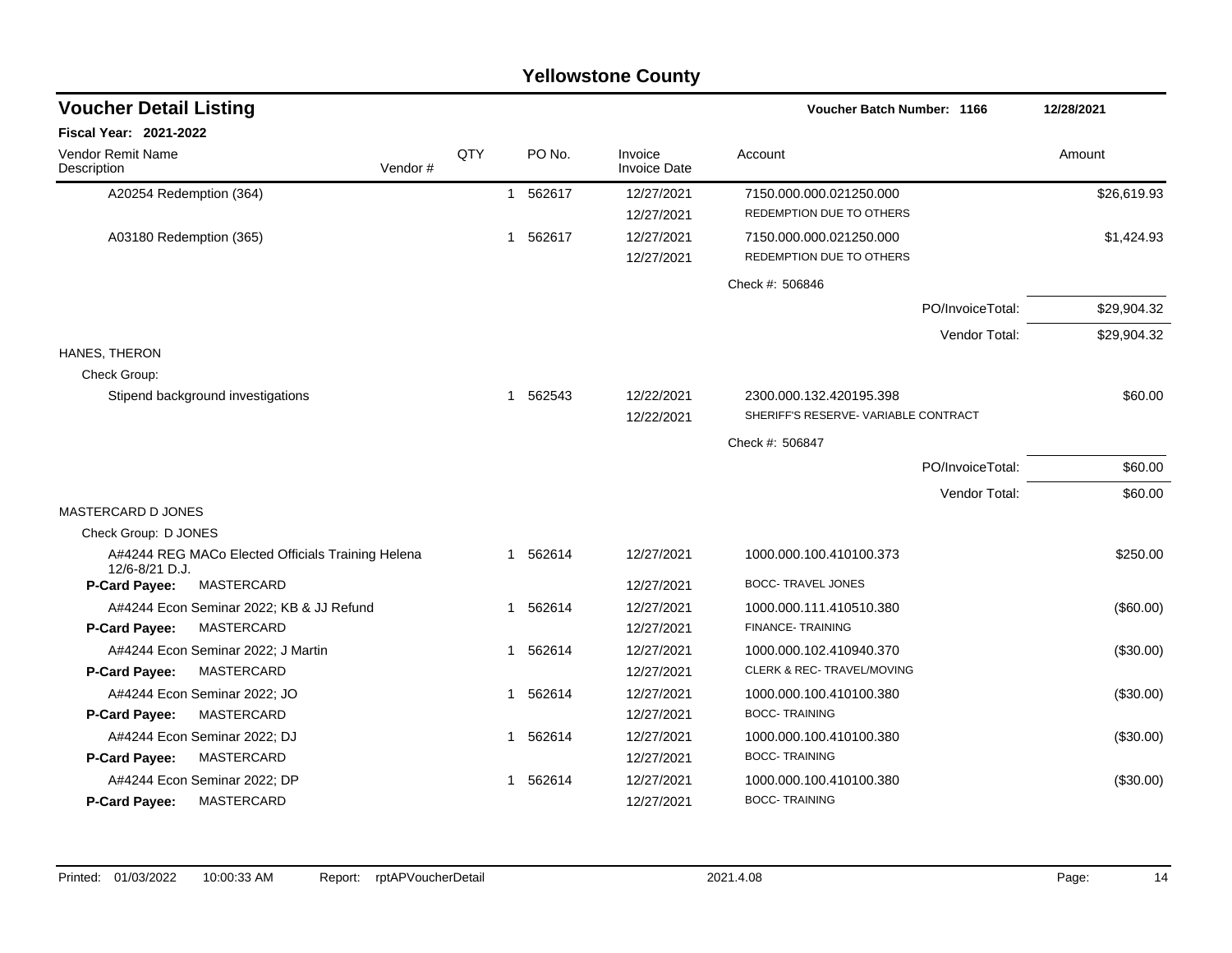| <b>Voucher Detail Listing</b>                                           |     |   |          |                                |                                                          | <b>Voucher Batch Number: 1166</b> |             |  |  |
|-------------------------------------------------------------------------|-----|---|----------|--------------------------------|----------------------------------------------------------|-----------------------------------|-------------|--|--|
| <b>Fiscal Year: 2021-2022</b>                                           |     |   |          |                                |                                                          |                                   |             |  |  |
| <b>Vendor Remit Name</b><br>Description<br>Vendor#                      | QTY |   | PO No.   | Invoice<br><b>Invoice Date</b> | Account                                                  |                                   | Amount      |  |  |
| A#4244 Bin 119; Meeting w/ Tom Aldridge Metra<br><b>Discussion</b>      |     |   | 1 562614 | 12/27/2021                     | 1000.000.199.411800.336                                  |                                   | \$38.75     |  |  |
| P-Card Payee:<br><b>MASTERCARD</b>                                      |     |   |          | 12/27/2021                     | MISC- PUBLIC RELATIONS                                   |                                   |             |  |  |
|                                                                         |     |   |          |                                | Check #: 506864                                          |                                   |             |  |  |
|                                                                         |     |   |          |                                |                                                          | PO/InvoiceTotal:                  | \$108.75    |  |  |
|                                                                         |     |   |          |                                |                                                          | Vendor Total:                     | \$108.75    |  |  |
| MASTERCARD D PITMAN                                                     |     |   |          |                                |                                                          |                                   |             |  |  |
| Check Group: D PITMAN                                                   |     |   |          |                                |                                                          |                                   |             |  |  |
| A#1190 American Society of Notaries Training; EG                        |     | 1 | 562603   | 12/27/2021                     | 1000.000.100.410100.380                                  |                                   | \$30.00     |  |  |
| P-Card Payee:<br>MASTERCARD                                             |     |   |          | 12/27/2021                     | <b>BOCC-TRAINING</b>                                     |                                   |             |  |  |
| A#1190 United baggage; IAFE Fair Conv; San<br>Antonio, 11/27-12/2/21    |     | 1 | 562603   | 12/27/2021                     | 1000.000.100.410100.371                                  |                                   | \$35.00     |  |  |
| MASTERCARD<br>P-Card Payee:                                             |     |   |          | 12/27/2021                     | <b>BOCC- TRAVEL PITMAN</b>                               |                                   |             |  |  |
| A#1190 Hotel; IAFE Fair Conv San Antonio, 11/27-12/2/21                 |     | 1 | 562603   | 12/27/2021                     | 1000.000.100.410100.371                                  |                                   | \$917.65    |  |  |
| MASTERCARD<br><b>P-Card Payee:</b>                                      |     |   |          | 12/27/2021                     | <b>BOCC- TRAVEL PITMAN</b>                               |                                   |             |  |  |
| A#1190 Stellas, City/County Meeting w/ Pam Puritan<br><b>MASTERCARD</b> |     | 1 | 562603   | 12/27/2021                     | 1000.000.199.411800.336<br>MISC- PUBLIC RELATIONS        |                                   | \$24.60     |  |  |
| P-Card Payee:                                                           |     |   |          | 12/27/2021                     |                                                          |                                   |             |  |  |
|                                                                         |     |   |          |                                | Check #: 506865                                          |                                   |             |  |  |
|                                                                         |     |   |          |                                |                                                          | PO/InvoiceTotal:                  | \$1,007.25  |  |  |
|                                                                         |     |   |          |                                |                                                          | Vendor Total:                     | \$1,007.25  |  |  |
| MCQUILLAN, ROSALIE<br>Check Group:                                      |     |   |          |                                |                                                          |                                   |             |  |  |
| VA BURIAL BENEFIT JAMES MCQUILLAN 7/30/21                               |     | 1 | 562606   | 12/27/2021                     | 1000.000.199.450200.396                                  |                                   | \$250.00    |  |  |
|                                                                         |     |   |          | 12/27/2021                     | MISC- FUNERAL EXPENSE/BURIALS                            |                                   |             |  |  |
|                                                                         |     |   |          |                                |                                                          |                                   |             |  |  |
|                                                                         |     |   |          |                                | Check #: 506848                                          |                                   |             |  |  |
|                                                                         |     |   |          |                                |                                                          | PO/InvoiceTotal:                  | \$250.00    |  |  |
|                                                                         |     |   |          |                                |                                                          | Vendor Total:                     | \$250.00    |  |  |
| MFU INSURANCE AGENCY                                                    |     |   |          |                                |                                                          |                                   |             |  |  |
| Check Group:                                                            |     |   |          |                                |                                                          |                                   |             |  |  |
| INS #CP00012965 A#79311 7/21-7/22 2ND PYMT                              |     | 1 | 562581   | 12/23/2021<br>12/23/2021       | 7303.000.727.430900.362<br>SHEPHERD CEM- MAINT & REPAIRS |                                   | \$1,146.00  |  |  |
|                                                                         |     |   |          |                                |                                                          |                                   |             |  |  |
| Printed: 01/03/2022<br>10:00:33 AM<br>Report: rptAPVoucherDetail        |     |   |          |                                | 2021.4.08                                                |                                   | 15<br>Page: |  |  |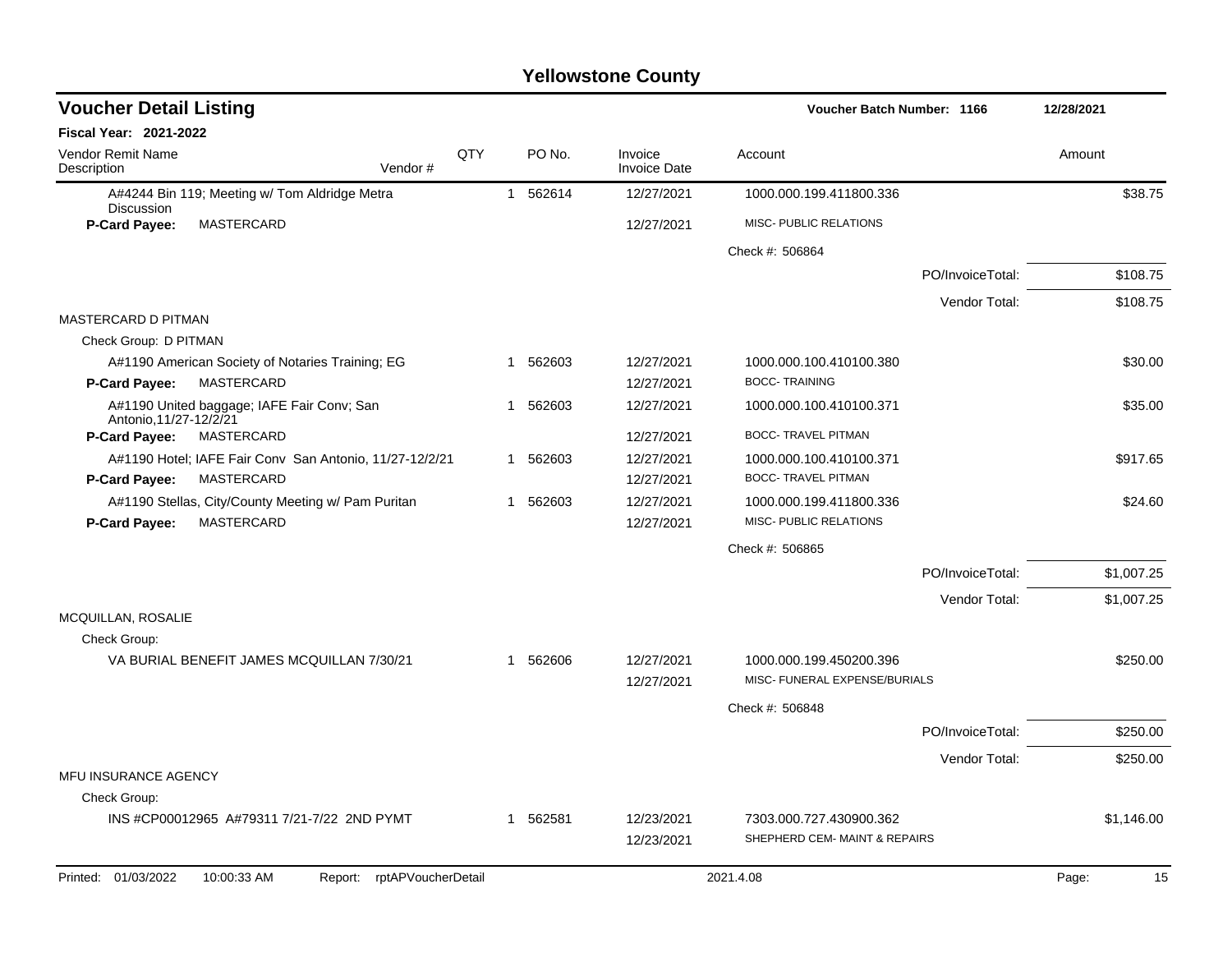| <b>Voucher Detail Listing</b>           |         |     |                        |                          |                                     | Voucher Batch Number: 1166 |             |  |  |
|-----------------------------------------|---------|-----|------------------------|--------------------------|-------------------------------------|----------------------------|-------------|--|--|
| <b>Fiscal Year: 2021-2022</b>           |         |     |                        |                          |                                     |                            |             |  |  |
| Vendor Remit Name<br>Description        | Vendor# | QTY | PO No.                 | Invoice<br>Invoice Date  | Account                             |                            | Amount      |  |  |
|                                         |         |     |                        |                          | Check #: 506849                     |                            |             |  |  |
|                                         |         |     |                        |                          |                                     | PO/InvoiceTotal:           | \$1,146.00  |  |  |
|                                         |         |     |                        |                          |                                     | Vendor Total:              | \$1,146.00  |  |  |
| <b>MONTANA DAKOTA UTILITIES</b>         |         |     |                        |                          |                                     |                            |             |  |  |
| Check Group:                            |         |     |                        |                          |                                     |                            |             |  |  |
| A#852 190 1000 7 410 S 26th St 12/20/21 |         |     | 1 562615               | 12/27/2021<br>12/27/2021 | 2399.000.235.420250.344<br>YSC-GAS  |                            | \$596.54    |  |  |
| A#763 190 1000 5 407 S 27th St 12/20/21 |         |     | 562615<br>$\mathbf{1}$ | 12/27/2021               | 2399.000.235.420250.344             |                            | \$148.18    |  |  |
|                                         |         |     |                        | 12/27/2021               | YSC-GAS                             |                            |             |  |  |
| A#113 190 1000 2 413 S 27th St 12/20/21 |         |     | 562615<br>$\mathbf 1$  | 12/27/2021               | 2399.000.235.420250.344             |                            | \$65.42     |  |  |
|                                         |         |     |                        | 12/27/2021               | YSC-GAS                             |                            |             |  |  |
|                                         |         |     |                        |                          | Check #: 506850                     |                            |             |  |  |
|                                         |         |     |                        |                          |                                     | PO/InvoiceTotal:           | \$810.14    |  |  |
|                                         |         |     |                        |                          |                                     | Vendor Total:              | \$810.14    |  |  |
| MORSE, MARK                             |         |     |                        |                          |                                     |                            |             |  |  |
| Check Group:                            |         |     |                        |                          |                                     |                            |             |  |  |
| CK#5594 CLEAR ERROR                     |         |     | 562541<br>$\mathbf{1}$ | 12/23/2021               | 2300.000.130.420110.226             |                            | \$60.00     |  |  |
|                                         |         |     |                        | 12/23/2021               | ADMIN- CLOTHING & UNIFORMS          |                            |             |  |  |
|                                         |         |     |                        |                          | Check #: 506851                     |                            |             |  |  |
|                                         |         |     |                        |                          |                                     | PO/InvoiceTotal:           | \$60.00     |  |  |
|                                         |         |     |                        |                          |                                     | Vendor Total:              | \$60.00     |  |  |
| <b>NEW DAY INC</b>                      | 042308  |     |                        |                          |                                     |                            |             |  |  |
| Check Group:                            |         |     |                        |                          |                                     |                            |             |  |  |
| A30022 2016 Refund                      |         |     | 562595<br>-1           | 12/27/2021               | 7920.000.000.021100.000             |                            | \$13,100.52 |  |  |
|                                         |         |     |                        | 12/27/2021               | REFUND REVOLVING DUE TO OTHER FUNDS |                            |             |  |  |
| A30022 2017 Refund                      |         |     | 1 562595               | 12/27/2021               | 7920.000.000.021100.000             |                            | \$14,182.31 |  |  |
|                                         |         |     |                        | 12/27/2021               | REFUND REVOLVING DUE TO OTHER FUNDS |                            |             |  |  |
| A30022 2018 Refund                      |         |     | 562595<br>1            | 12/27/2021               | 7920.000.000.021100.000             |                            | \$14,630.83 |  |  |
|                                         |         |     |                        | 12/27/2021               | REFUND REVOLVING DUE TO OTHER FUNDS |                            |             |  |  |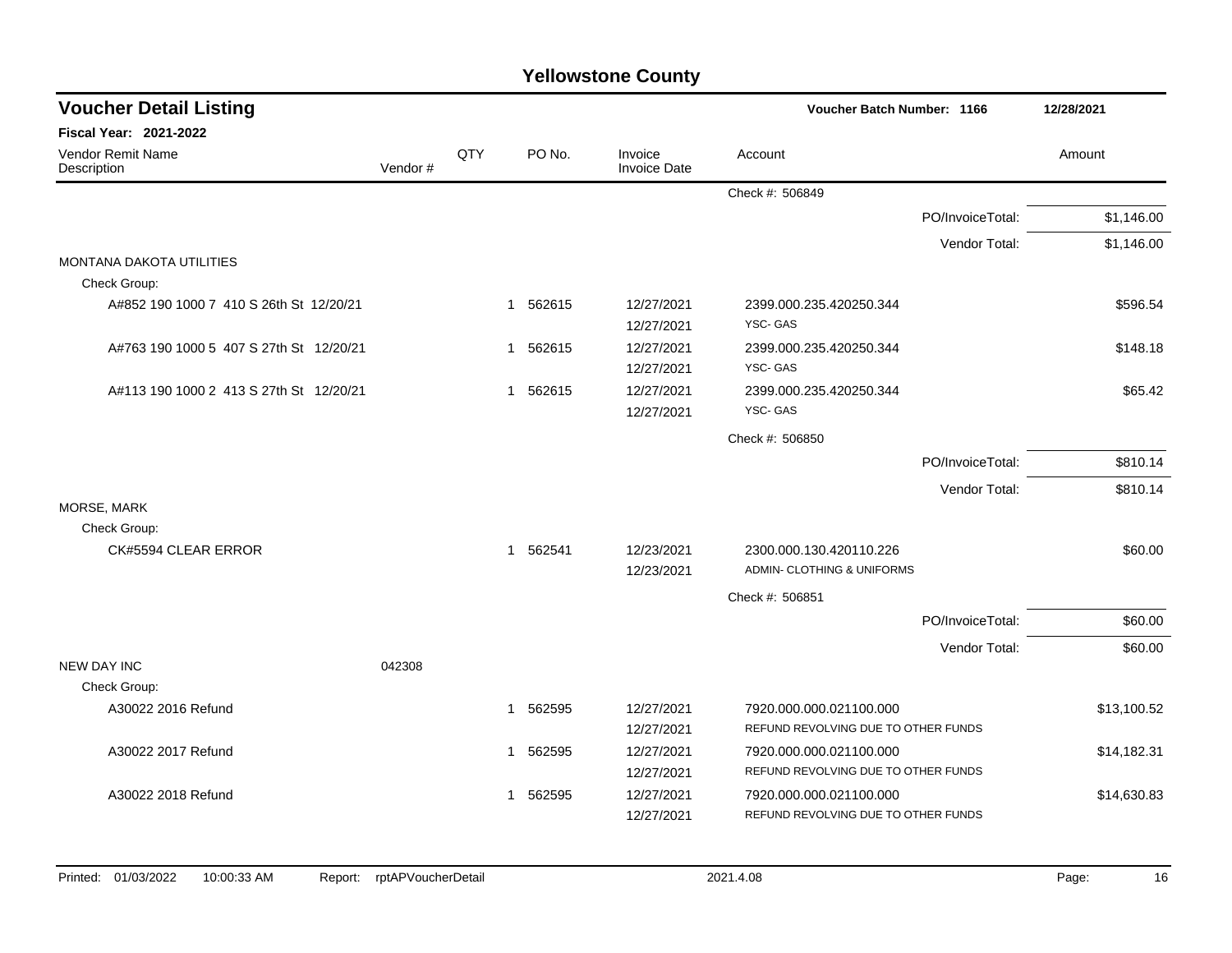|                                         |                               |                |                        | <b>Yellowstone County</b>      |                                                          |                  |             |
|-----------------------------------------|-------------------------------|----------------|------------------------|--------------------------------|----------------------------------------------------------|------------------|-------------|
| <b>Voucher Detail Listing</b>           |                               |                |                        |                                | <b>Voucher Batch Number: 1166</b>                        |                  | 12/28/2021  |
| Fiscal Year: 2021-2022                  |                               |                |                        |                                |                                                          |                  |             |
| Vendor Remit Name<br>Description        | Vendor#                       | QTY            | PO No.                 | Invoice<br><b>Invoice Date</b> | Account                                                  |                  | Amount      |
| A30022 2019 Refund                      |                               | $\mathbf{1}$   | 562595                 | 12/27/2021                     | 7920.000.000.021100.000                                  |                  | \$14,365.98 |
|                                         |                               |                |                        | 12/27/2021                     | REFUND REVOLVING DUE TO OTHER FUNDS                      |                  |             |
| A30022 2020 Refund                      |                               |                | 562595<br>$\mathbf{1}$ | 12/27/2021                     | 7920.000.000.021100.000                                  |                  | \$15,012.16 |
|                                         |                               |                |                        | 12/27/2021                     | REFUND REVOLVING DUE TO OTHER FUNDS                      |                  |             |
| A30022 2021 Refund                      |                               |                | 562595<br>1            | 12/27/2021                     | 7920.000.000.021100.000                                  |                  | \$6,417.69  |
|                                         |                               |                |                        | 12/27/2021                     | REFUND REVOLVING DUE TO OTHER FUNDS                      |                  |             |
|                                         |                               |                |                        |                                | Check #: 506852                                          |                  |             |
|                                         |                               |                |                        |                                |                                                          | PO/InvoiceTotal: | \$77,709.49 |
|                                         |                               |                |                        |                                |                                                          | Vendor Total:    | \$77,709.49 |
| NORBY, JEAN M.                          |                               |                |                        |                                |                                                          |                  |             |
| Check Group:                            |                               |                |                        |                                |                                                          |                  |             |
| VA BURIAL BENEFIT LLOYD R NORBY 11/3/21 |                               | $\overline{1}$ | 562605                 | 12/27/2021<br>12/27/2021       | 1000.000.199.450200.396<br>MISC- FUNERAL EXPENSE/BURIALS |                  | \$250.00    |
|                                         |                               |                |                        |                                | Check #: 506853                                          |                  |             |
|                                         |                               |                |                        |                                |                                                          | PO/InvoiceTotal: | \$250.00    |
|                                         |                               |                |                        |                                |                                                          | Vendor Total:    | \$250.00    |
| NORTHWESTERN ENERGY                     | 045035                        |                |                        |                                |                                                          |                  |             |
| Check Group:                            |                               |                |                        |                                |                                                          |                  |             |
| A#0241256-7 3165 KING AVE E 12/15/21    |                               |                | 1 562596               | 12/27/2021                     | 2300.000.146.411200.341                                  |                  | \$16,269.87 |
|                                         |                               |                |                        | 12/27/2021                     | FACILITIES JAIL- ELECTRICITY                             |                  |             |
|                                         |                               |                |                        |                                | Check #: 506854                                          |                  |             |
|                                         |                               |                |                        |                                |                                                          | PO/InvoiceTotal: | \$16,269.87 |
| Check Group:                            |                               |                |                        |                                |                                                          |                  |             |
| A#0251977-5 217 N 27TH 12/17/21         |                               |                | 1 562597               | 12/27 /2021<br>12/27/2021      | 1000.000.145.411200.341<br>FACILITIES-ELECTRICITY        |                  | \$9,903.23  |
| A#1915135-6 201 N 25th St 12/17/21      |                               |                | 1 562597               | 12/27 /2021                    | 1000.000.145.411200.341                                  |                  | \$117.25    |
|                                         |                               |                |                        | 12/27/2021                     | FACILITIES-ELECTRICITY                                   |                  |             |
| A#3916744-0 MILLER BLDG 12/20/21        |                               |                | 1 562597               | 12/27 /2021                    | 1000.000.145.411200.341                                  |                  | \$3,989.60  |
|                                         |                               |                |                        | 12/27/2021                     | FACILITIES-ELECTRICITY                                   |                  |             |
|                                         |                               |                |                        |                                | Check #: 506854                                          |                  |             |
| Printed: 01/03/2022<br>10:00:33 AM      | rptAPVoucherDetail<br>Report: |                |                        |                                | 2021.4.08                                                |                  | Page:<br>17 |
|                                         |                               |                |                        |                                |                                                          |                  |             |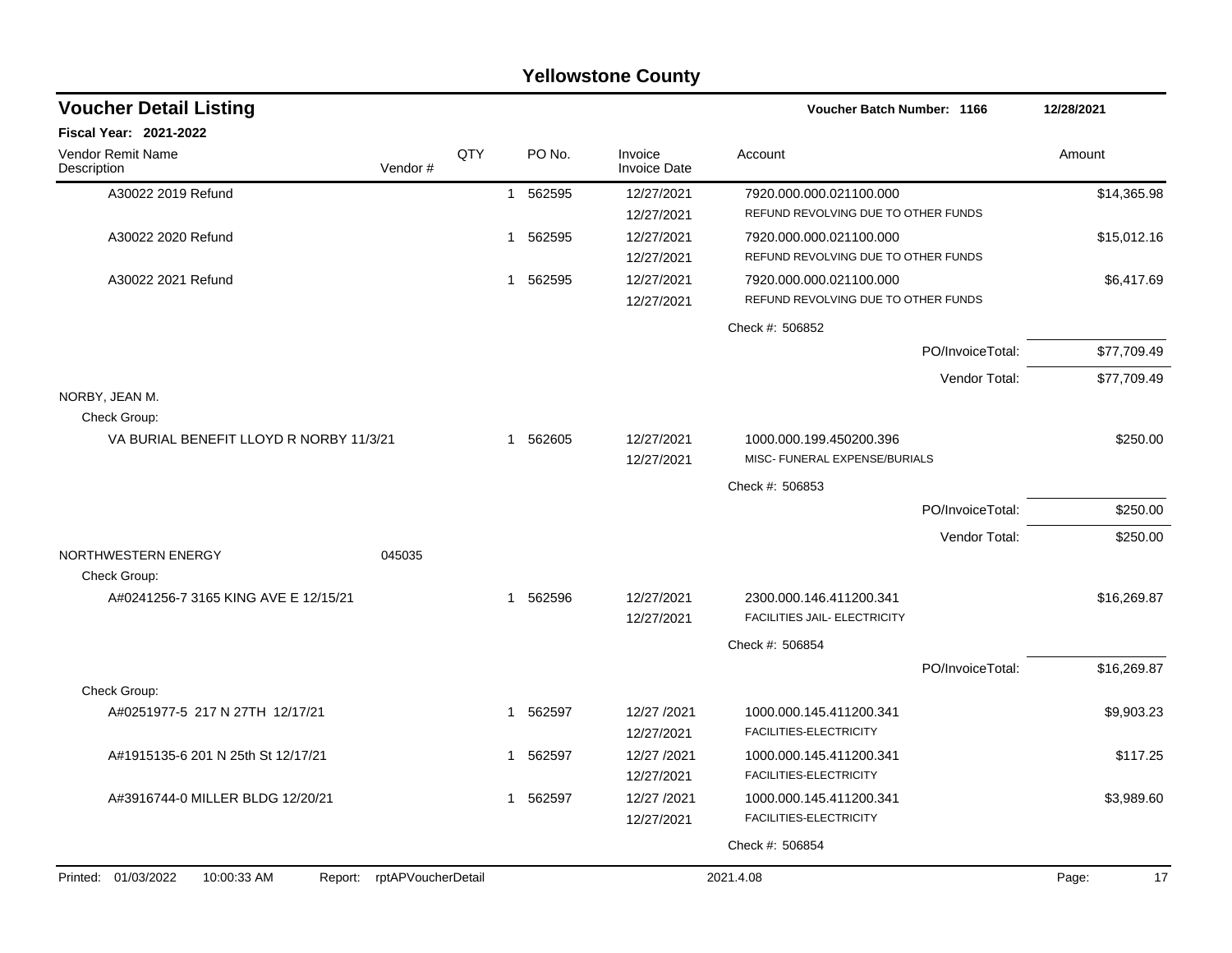| <b>Voucher Detail Listing</b>                                    |     |          |                                | Voucher Batch Number: 1166                          |                  | 12/28/2021  |  |
|------------------------------------------------------------------|-----|----------|--------------------------------|-----------------------------------------------------|------------------|-------------|--|
| Fiscal Year: 2021-2022                                           |     |          |                                |                                                     |                  |             |  |
| Vendor Remit Name<br>Description<br>Vendor#                      | QTY | PO No.   | Invoice<br><b>Invoice Date</b> | Account                                             |                  | Amount      |  |
|                                                                  |     |          |                                |                                                     | PO/InvoiceTotal: | \$14,010.08 |  |
| Check Group:                                                     |     |          |                                |                                                     |                  |             |  |
| A#0255043-2 410 S 26th ST 12/15/21                               |     | 1 562610 | 12/27/21<br>12/27/2021         | 2399.000.235.420250.341<br><b>YSC- ELECTRICITY</b>  |                  | \$1,703.12  |  |
|                                                                  |     |          |                                | Check #: 506854                                     |                  |             |  |
|                                                                  |     |          |                                |                                                     | PO/InvoiceTotal: | \$1,703.12  |  |
|                                                                  |     |          |                                |                                                     | Vendor Total:    | \$31,983.07 |  |
| PETERMAN, WILLIAM                                                |     |          |                                |                                                     |                  |             |  |
| Check Group:                                                     |     |          |                                |                                                     |                  |             |  |
| D00192C Redemption (366)                                         |     | 1 562618 | 12/27/2021<br>12/27/2021       | 7150.000.000.021250.000<br>REDEMPTION DUE TO OTHERS |                  | \$552.19    |  |
|                                                                  |     |          |                                | Check #: 506855                                     |                  |             |  |
|                                                                  |     |          |                                |                                                     | PO/InvoiceTotal: | \$552.19    |  |
|                                                                  |     |          |                                |                                                     | Vendor Total:    | \$552.19    |  |
| PETERSON QUALITY OFFICE<br>004980<br>Check Group:                |     |          |                                |                                                     |                  |             |  |
| I#211222-I009 A#972901 Mthly Charges 11/19-12/18/21              |     | 1 562609 | 12/27/2021<br>12/27/2021       | 2399.000.235.420250.210<br>YSC- OFFICE SUPPLIES     |                  | \$23.67     |  |
|                                                                  |     |          |                                | Check #: 506856                                     |                  |             |  |
|                                                                  |     |          |                                |                                                     | PO/InvoiceTotal: | \$23.67     |  |
|                                                                  |     |          |                                |                                                     | Vendor Total:    | \$23.67     |  |
| PLANTERIORS, INC                                                 |     |          |                                |                                                     |                  |             |  |
| Check Group:<br>1#5406; Miller Bldg Plant Care NOV 2021          |     | 1 562604 | 12/27/2021                     | 1000.000.145.411200.360                             |                  | \$65.00     |  |
|                                                                  |     |          | 12/27/2021                     | FACILITIES- REPAIR & MAINT SERVICE                  |                  |             |  |
|                                                                  |     |          |                                | Check #: 506857                                     |                  |             |  |
|                                                                  |     |          |                                |                                                     | PO/InvoiceTotal: | \$65.00     |  |
|                                                                  |     |          |                                |                                                     | Vendor Total:    | \$65.00     |  |
| <b>RIMROCK FOUNDATION</b><br>005310                              |     |          |                                |                                                     |                  |             |  |
| Printed: 01/03/2022<br>10:00:33 AM<br>Report: rptAPVoucherDetail |     |          |                                | 2021.4.08                                           |                  | Page:<br>18 |  |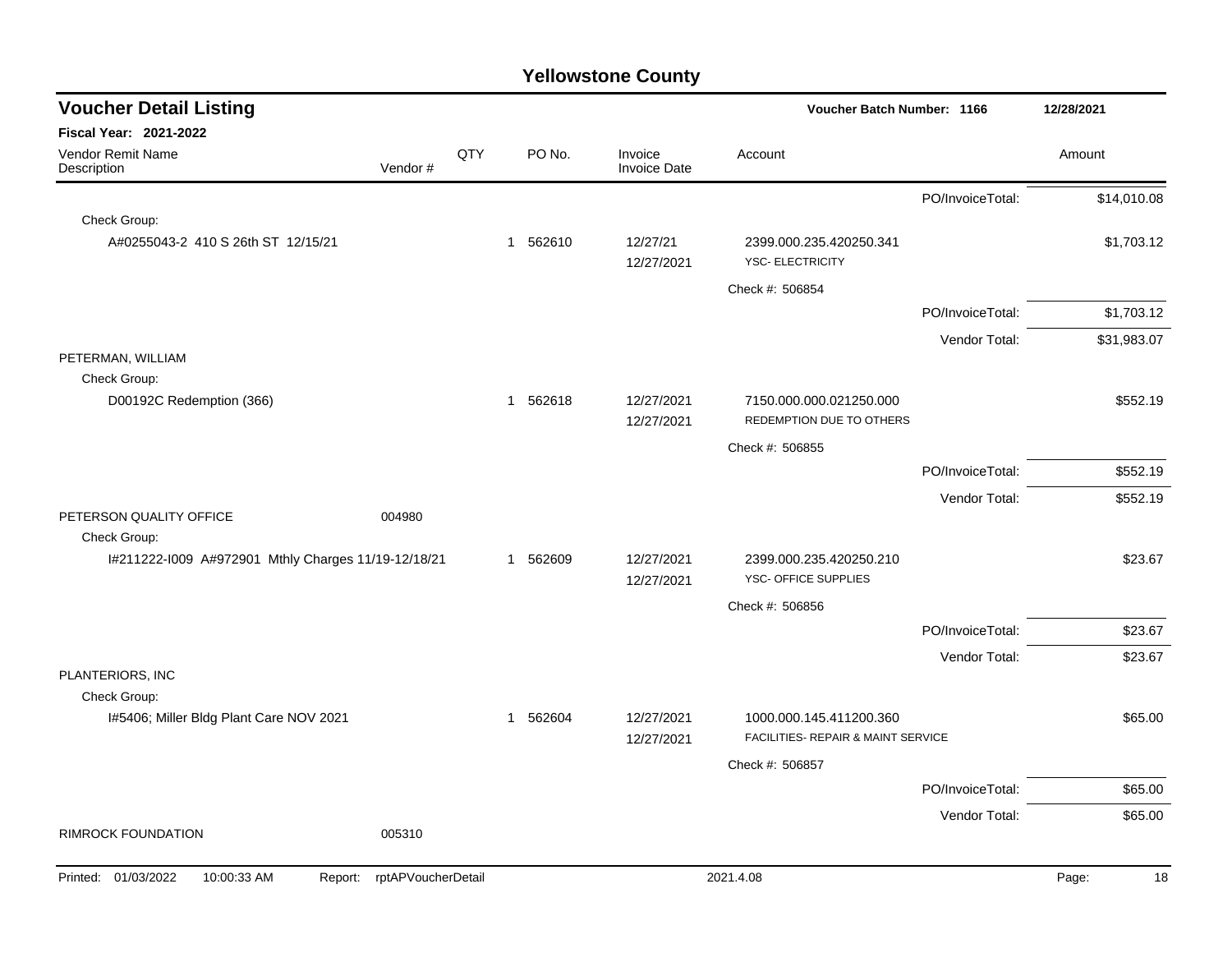|                                                |         |     |              |          | <b>Yellowstone County</b> |                                                                   |                  |             |
|------------------------------------------------|---------|-----|--------------|----------|---------------------------|-------------------------------------------------------------------|------------------|-------------|
| <b>Voucher Detail Listing</b>                  |         |     |              |          |                           | Voucher Batch Number: 1166                                        |                  | 12/28/2021  |
| <b>Fiscal Year: 2021-2022</b>                  |         |     |              |          |                           |                                                                   |                  |             |
| Vendor Remit Name<br>Description               | Vendor# | QTY |              | PO No.   | Invoice<br>Invoice Date   | Account                                                           |                  | Amount      |
| Check Group:                                   |         |     |              |          |                           |                                                                   |                  |             |
| 1ST FY22 ALCOHOL EARMARK                       |         |     | $\mathbf{1}$ | 562592   | 12/27/2021<br>12/27/2021  | 2800.000.413.440540.397<br>ALCOHOL REHAB- FIXED CONTRACT SERVICES |                  | \$87,546.00 |
|                                                |         |     |              |          |                           | Check #: 506858                                                   |                  |             |
|                                                |         |     |              |          |                           |                                                                   | PO/InvoiceTotal: | \$87,546.00 |
|                                                |         |     |              |          |                           |                                                                   | Vendor Total:    | \$87,546.00 |
| ROTH, MELANI D.<br>Check Group:                |         |     |              |          |                           |                                                                   |                  |             |
| VA BURIAL BENEFIT STERLING C. ARNESON 11/13/21 |         |     |              | 1 562582 | 12/23/2021<br>12/23/2021  | 1000.000.199.450200.396<br>MISC- FUNERAL EXPENSE/BURIALS          |                  | \$250.00    |
|                                                |         |     |              |          |                           | Check #: 506859                                                   |                  |             |
|                                                |         |     |              |          |                           |                                                                   | PO/InvoiceTotal: | \$250.00    |
|                                                |         |     |              |          |                           |                                                                   | Vendor Total:    | \$250.00    |
| <b>RUBBER STAMP SHOP</b>                       | 005420  |     |              |          |                           |                                                                   |                  |             |
| Check Group:                                   |         |     |              |          |                           |                                                                   |                  |             |
| I#210959; RUBBER STAMP                         |         |     |              | 1 562593 | 12/27/2021<br>12/27/2021  | 1000.000.124.420600.210<br><b>DES- OFFICE SUPPLIES</b>            |                  | \$25.40     |
|                                                |         |     |              |          |                           | Check #: 506860                                                   |                  |             |
|                                                |         |     |              |          |                           |                                                                   | PO/InvoiceTotal: | \$25.40     |
| SMITH FUNERAL CHAPEL                           | 005690  |     |              |          |                           |                                                                   | Vendor Total:    | \$25.40     |
| Check Group:                                   |         |     |              |          |                           |                                                                   |                  |             |
| VA BURIAL BENEFIT FLOYD V NASH 11/25/21        |         |     |              | 1 562579 | 12/23/2021<br>12/23/2021  | 1000.000.199.450200.396<br>MISC- FUNERAL EXPENSE/BURIALS          |                  | \$250.00    |
|                                                |         |     |              |          |                           | Check #: 506861                                                   |                  |             |
|                                                |         |     |              |          |                           |                                                                   | PO/InvoiceTotal: | \$250.00    |
|                                                |         |     |              |          |                           |                                                                   | Vendor Total:    | \$250.00    |
| SWANSON, JIM                                   |         |     |              |          |                           |                                                                   |                  |             |
| Check Group:                                   |         |     |              |          |                           |                                                                   |                  |             |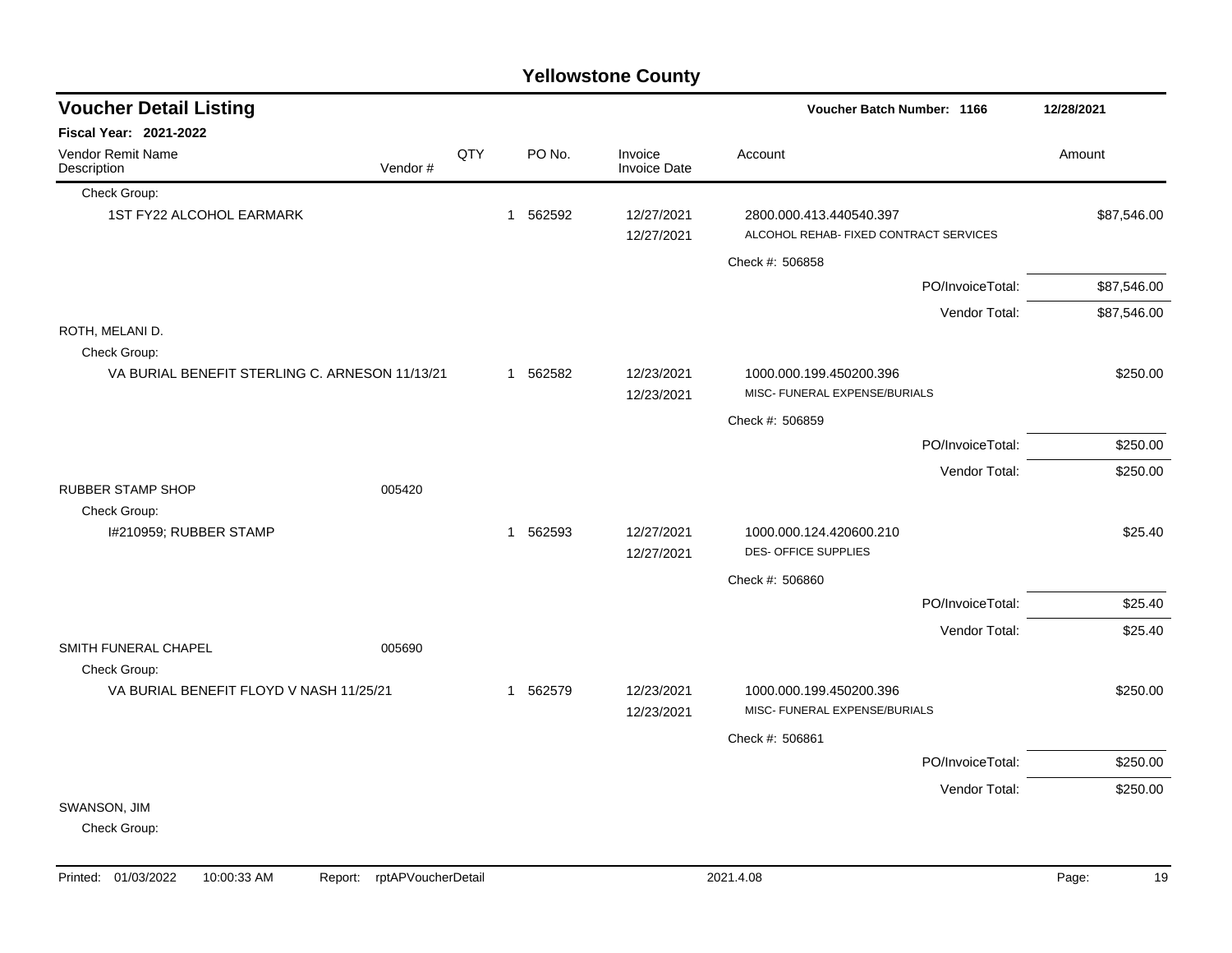| <b>Voucher Detail Listing</b>                                      |     |   |          |                                | <b>Voucher Batch Number: 1166</b>                        | 12/28/2021 |
|--------------------------------------------------------------------|-----|---|----------|--------------------------------|----------------------------------------------------------|------------|
| <b>Fiscal Year: 2021-2022</b>                                      |     |   |          |                                |                                                          |            |
| <b>Vendor Remit Name</b><br>Vendor#<br>Description                 | QTY |   | PO No.   | Invoice<br><b>Invoice Date</b> | Account                                                  | Amount     |
| VA BURAIL BENEFIT GERALD R. SWANSON 10/31/21                       |     |   | 1 562580 | 12/23/2021<br>12/23/2021       | 1000.000.199.450200.396<br>MISC- FUNERAL EXPENSE/BURIALS | \$250.00   |
|                                                                    |     |   |          |                                | Check #: 506862                                          |            |
|                                                                    |     |   |          |                                | PO/InvoiceTotal:                                         | \$250.00   |
|                                                                    |     |   |          |                                | Vendor Total:                                            | \$250.00   |
| <b>VERIZON WIRELESS</b>                                            |     |   |          |                                |                                                          |            |
| Check Group:                                                       |     |   |          |                                |                                                          |            |
| A#872222453-0001 #9894466058; 12/7-1/6/22 CELL<br>PHONES ELECTIONS |     |   | 1 562560 | 12/22/2021                     | 1000.000.104.410600.345                                  | \$41.61    |
|                                                                    |     |   |          | 12/22/2021                     | ELECTIONS- TELEPHONE & TECHNOLOGY                        |            |
| CELL PHONES, TREASURERS                                            |     |   | 1 562560 | 12/22/2021                     | 1000.000.113.410540.345                                  | \$41.61    |
|                                                                    |     |   |          | 12/22/2021                     | TREASURER- TELEPHONE & TECHNOLOGY                        |            |
| <b>CELL PHONES INFORMATION SYSTEMS</b>                             |     | 1 | 562560   | 12/22/2021                     | 1000.000.115.410580.345                                  | \$737.89   |
|                                                                    |     |   |          | 12/22/2021                     | IT- TELEPHONE & TECHNOLOGY                               |            |
| CELL PHONES MIFI AIRCARDS - IT DEPT                                |     |   | 1 562560 | 12/22/2021                     | 6060.000.608.500800.345                                  | \$80.02    |
|                                                                    |     |   |          | 12/22/2021                     | TECHNOLOGY- TELEPHONE & TECHNOLOGY                       |            |
| CELL PHONES, JUSTICE COURT                                         |     |   | 1 562560 | 12/22/2021                     | 1000.000.121.410340.345                                  | \$41.61    |
|                                                                    |     |   |          | 12/22/2021                     | JP- TELEPHONE & TECHNOLOGY                               |            |
| CELL PHONES, DES                                                   |     |   | 1 562560 | 12/22/2021                     | 1000.000.124.420600.345                                  | \$281.88   |
|                                                                    |     |   |          | 12/22/2021                     | DES- TELEPHONE & TECHNOLOGY                              |            |
| <b>CELL PHONES, FACILITIES</b>                                     |     | 1 | 562560   | 12/22/2021                     | 1000.000.145.411200.345                                  | \$205.52   |
|                                                                    |     |   |          | 12/22/2021                     | FACILITIES- TELEPHONE & TECHNOLOGY                       |            |
| CELL PHONES, PUBLIC WORKS                                          |     |   | 1 562560 | 12/22/2021                     | 2110.000.401.430200.345                                  | \$362.43   |
|                                                                    |     |   |          | 12/22/2021                     | ROAD-TELEPHONE & TECHNOLOGY                              |            |
| <b>CELL PHONES, WEED</b>                                           |     |   | 1 562560 | 12/22/2021                     | 2140.000.403.431100.345                                  | \$106.08   |
|                                                                    |     |   |          | 12/22/2021                     | WEED- TELEPHONE & TECHNOLOGY                             |            |
| CELL PHONES, SHERIFFS                                              |     |   | 1 562560 | 12/22/2021                     | 2300.000.126.420800.345                                  | \$181.33   |
|                                                                    |     |   |          | 12/22/2021                     | CORONER-TELEPHONE & TECHNOLOGY                           |            |
| <b>CELL PHONES, SHERIFFS</b>                                       |     |   | 1 562560 | 12/22/2021                     | 2300.000.130.420110.345                                  | \$213.05   |
|                                                                    |     |   |          | 12/22/2021                     | ADMIN-TELEPHONE & TECHNOLOGY                             |            |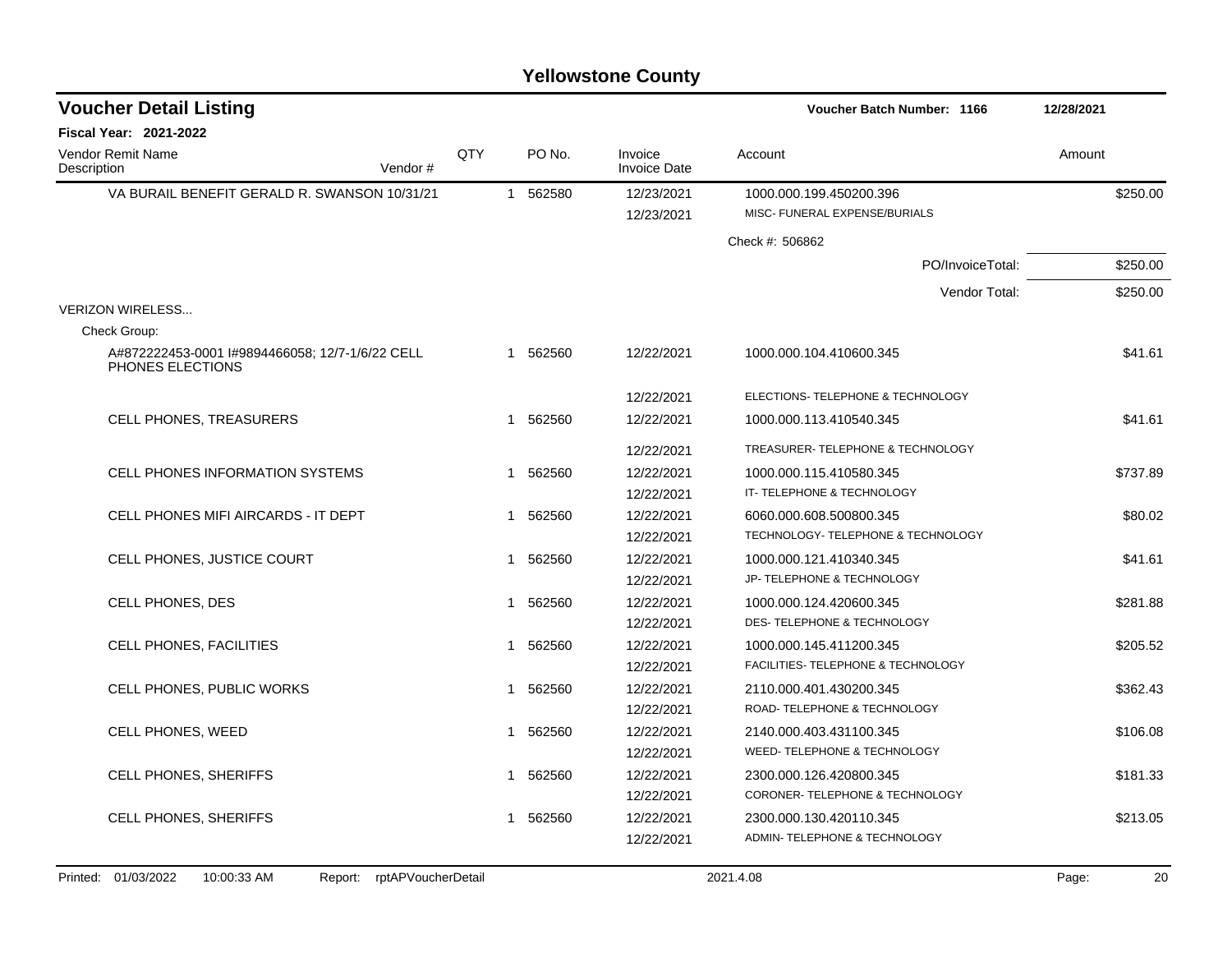| <b>Voucher Detail Listing</b>    |         |     |             |                                | Voucher Batch Number: 1166             | 12/28/2021 |
|----------------------------------|---------|-----|-------------|--------------------------------|----------------------------------------|------------|
| <b>Fiscal Year: 2021-2022</b>    |         |     |             |                                |                                        |            |
| Vendor Remit Name<br>Description | Vendor# | QTY | PO No.      | Invoice<br><b>Invoice Date</b> | Account                                | Amount     |
| CELL PHONES, SHERIFFS            |         |     | 1 562560    | 12/22/2021                     | 2300.000.131.420140.345                | \$339.43   |
|                                  |         |     |             | 12/22/2021                     | DETECTIVES- TELEPHONE & TECHNOLOGY     |            |
| <b>CELL PHONES, SHERIFFS</b>     |         |     | 1 562560    | 12/22/2021                     | 2300.000.132.420150.345                | \$529.41   |
|                                  |         |     |             | 12/22/2021                     | PATROL- TELEPHONE & TECHNOLOGY         |            |
| <b>CELL PHONES, SHERIFFS</b>     |         |     | 562560<br>1 | 12/22/2021                     | 2300.000.133.420160.345                | \$73.38    |
|                                  |         |     |             | 12/22/2021                     | CIVIL- TELEPHONE & TECHNOLOGY          |            |
| <b>CELL PHONES, SHERIFFS</b>     |         | 1   | 562560      | 12/22/2021                     | 2300.000.134.420170.345                | \$24.46    |
|                                  |         |     |             | 12/22/2021                     | RECORDS- TELEPHONE & TECHNOLOGY        |            |
| CELL PHONES, SHERIFFS            |         |     | 1 562560    | 12/22/2021                     | 2300.000.136.420200.345                | \$416.19   |
|                                  |         |     |             | 12/22/2021                     | DETENTION- TELEPHONE & TECHNOLOGY      |            |
| <b>CELL PHONES, SHERIFFS</b>     |         |     | 1 562560    | 12/22/2021                     | 2300.000.137.440600.345                | \$41.61    |
|                                  |         |     |             | 12/22/2021                     | ANIMAL CONTROL- TELEPHONE & TECHNOLOGY |            |
| <b>CELL PHONES, ATTORNEYS</b>    |         | 1   | 562560      | 12/22/2021                     | 2301.000.122.411100.345                | \$286.49   |
|                                  |         |     |             | 12/22/2021                     | ATTORNEY- TELEPHONE & TECHNOLOGY       |            |
| CELL PHONES, YSC                 |         | 1   | 562560      | 12/22/2021                     | 2399.000.235.420250.345                | \$41.61    |
|                                  |         |     |             | 12/22/2021                     | YSC-TELEPHONE & TECHNOLOGY             |            |
| CELL PHONES, YSC                 |         |     | 1 562560    | 12/22/2021                     | 2399.000.235.420253.345                | \$83.22    |
|                                  |         |     |             | 12/22/2021                     | FAMILY STABIL- TELEPHONE & TECHNOLOGY  |            |
| <b>CELL PHONES, METRA</b>        |         |     | 562560<br>1 | 12/22/2021                     | 5810.000.551.460442.345                | \$83.49    |
|                                  |         |     |             | 12/22/2021                     | METRA ADMIN- PHONE & LONG DISTANCE     |            |
| CELL PHONES, METRA               |         |     | 562560<br>1 | 12/22/2021                     | 5810.000.552.460442.345                | \$250.51   |
|                                  |         |     |             | 12/22/2021                     | METRA FACILITIES- PHONE                |            |
| <b>CELL PHONES; METRA</b>        |         | 1   | 562560      | 12/22/2021                     | 5810.000.553.460442.345                | \$151.62   |
|                                  |         |     |             | 12/22/2021                     | METRA CONCESSIONS- PHONE               |            |
| CELL PHONES: CO VICTIM WITNESS   |         |     | 562560<br>1 | 12/22/2021                     | 2915.000.279.420011.220                | \$332.88   |
|                                  |         |     |             | 12/22/2021                     | VWP AT37/AT35- OPERATING SUPPLIES      |            |
| <b>CELL PHONES IT/GIS</b>        |         |     | 1 562560    | 12/22/2021                     | 6040.000.400.500300.345                | \$31.61    |
|                                  |         |     |             | 12/22/2021                     | GIS-TELEPHONE & TECHNOLOGY             |            |
|                                  |         |     |             |                                |                                        |            |

Check #: 506863 PO/InvoiceTotal: \$4,978.94 Vendor Total: \$4,978.94 Printed: 01/03/2022 10:00:33 AM Report: rptAPVoucherDetail 2021.4.08 2021.4.08 Page: 21